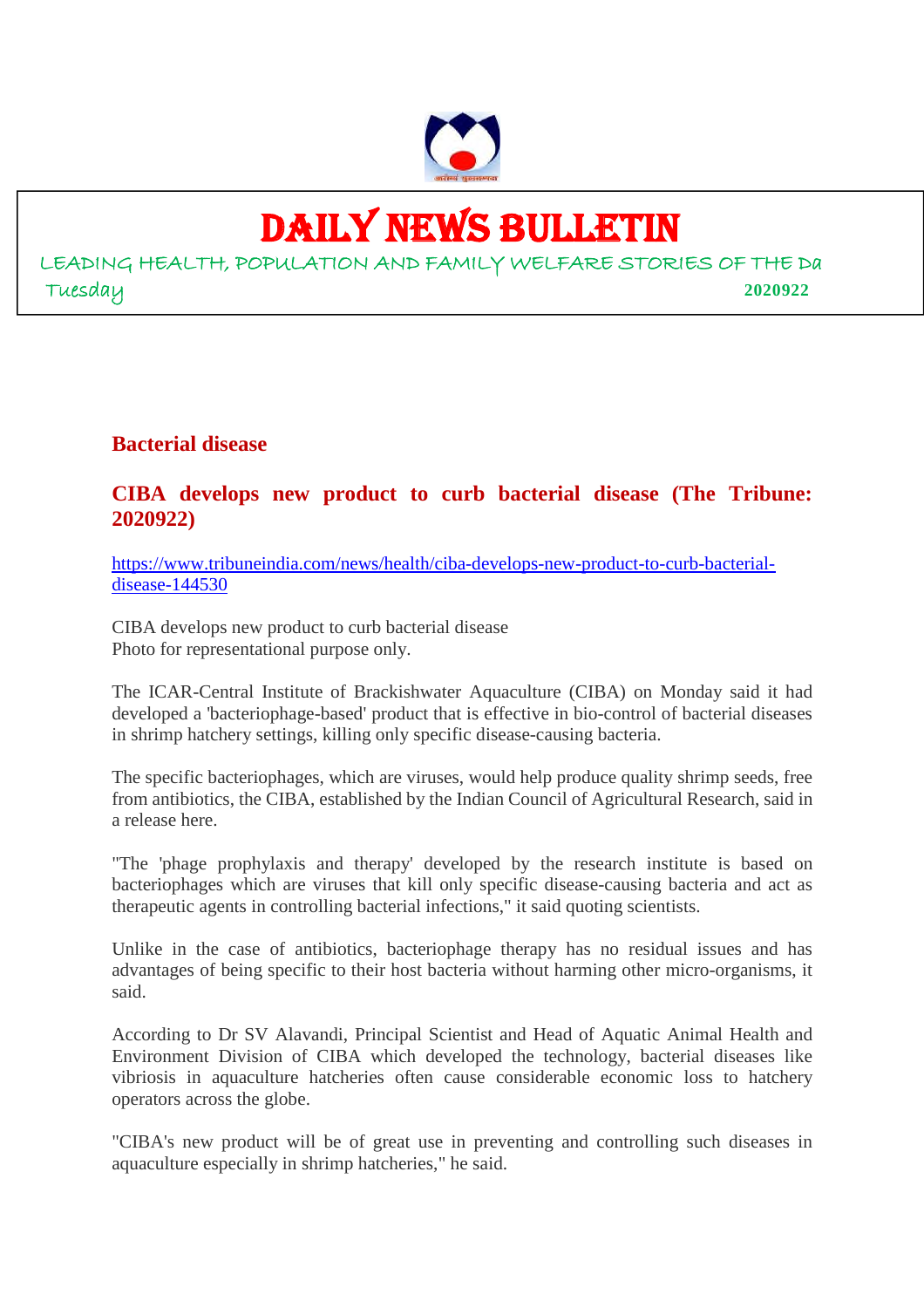CIBA Director KK Vijayan said the product comprises of a "cocktail of phages" which could neutralise a wide range of pathogenic bacteria-causing diseases and was helpful in replacing the use of antibiotics which, according to him, pose the concern of residues and antimicrobial resistance.

In order to popularise the product through large-scale commercial production and marketing, the CIBA signed an MoU with Salem Microbes Private Limited in Salem to transfer the technology to the company, said the release. PTI

#### **Spider venom**

#### **Spider venom may work as painkiller for irritable bowel syndrome (The Tribune: 2020922)**

https://www.tribuneindia.com/news/health/spider-venom-may-work-as-painkiller-forirritable-bowel-syndrome-144524

Spider venom may work as painkiller for irritable bowel syndrome Photo for representational purpose only.

The venom from one of the largest spiders in the world may bring the hope to ease the gut pain suffered by millions of people with the irritable bowel syndrome (IBS), Australian researchers revealed on Monday.

IBS is an intestinal disorder causing pain in the stomach which affects the internal organs. The causes of IBS remain unknown.

The lead researcher, Professor Richard Lewis from the University of Queensland's Institute for Molecular Bioscience said current treatment targeting gut pain had some drawbacks.

"All pains are complex but gut pain is particularly challenging to treat and affects around 20 percent of the world's population," said Lewis.

"Current drugs are failing to produce effective pain relief in many patients before side effects limit the dose that can be administered."

There were hundreds of mini proteins known as peptides contained in spider's venom which has the capability of blocking the pain. However, not all of them were able to specifically block the chronic visceral pain caused by IBS, according to Lewis.

"Our goal was to find more specialised pain blockers that are potent and target pain sodium channels for chronic visceral pain, but not those that are active in the heart and other channels," he said.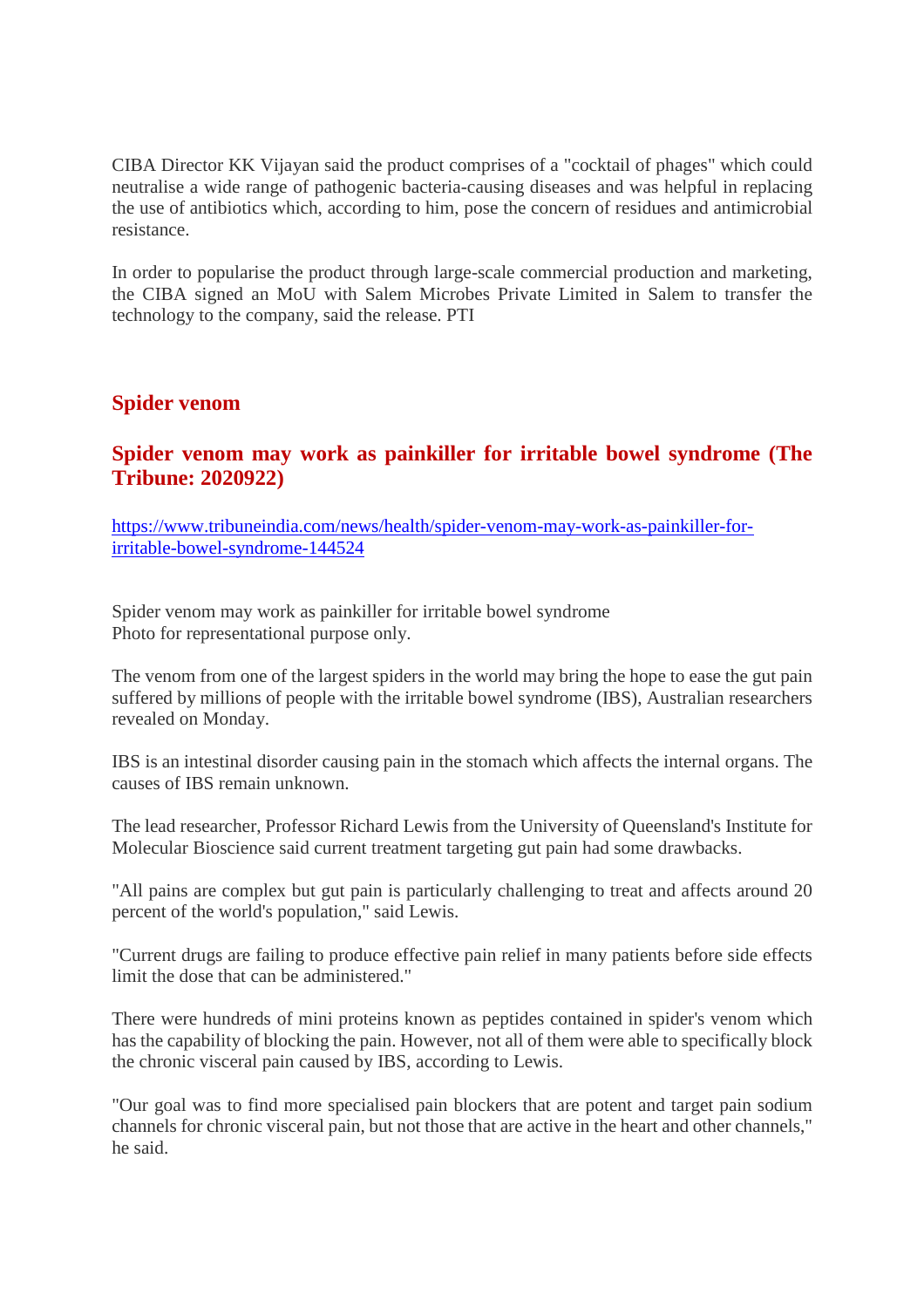Researchers screened venom from 28 spiders and identified two peptides from the venom of the Venezuelan Pinkfoot Goliath tarantula – which has a leg-span of up to 30 centimeters – were most promising, with one nearly stopping chronic visceral pain in a model of IBS.

"The highly selective ones have potential as treatments for pain, while others are useful as new research tools to allow us to understand the underlying drivers of pain in different diseases," said Lewis.

## **Rheumatoid arthritis**

#### **Rheumatoid arthritis linked to 23 per cent higher diabetes risk (The Tribune: 2020922)**

https://www.tribuneindia.com/news/health/rheumatoid-arthritis-linked-to-23-per-cent-higherdiabetes-risk-144503

Inflammation emerges as key factor in the onset and progression of Type-2 diabetes

Rheumatoid arthritis linked to 23 per cent higher diabetes risk Photo for representational purpose only

People suffering from rheumatoid arthritis may be at 23 per cent increased risk of developing Type-2 diabetes, says a new study.

The study, presented at the European Association for the Study of Diabetes (EASD), being held online this year from September 21-25, may indicate that both diseases—rheumatoid arthritis and diabetes—are linked to the body's inflammatory response.

"This finding supports the notion that inflammatory pathways are involved in the pathogenesis of diabetes," said the authors of the study conducted by Zixing Tian and Adrian Heald of University of Manchester in Britain and their colleagues.

"Agents that reduce systemic inflammatory marker levels may have a role in preventing type 2 diabetes. This may involve focussing on more than one pathway at a time," the researchers said.

Inflammation has emerged as a key factor in the onset and progression of Type-2 diabetes, and rheumatoid arthritis is an autoimmune and inflammatory disease.

The team suggests that the systemic inflammation associated with rheumatoid arthritis might therefore contribute to the risk of an individual developing diabetes in the future.

The researchers conducted a comprehensive search of a range of medical and scientific databases up to March 10, for cohort studies comparing the incidence of diabetes among people with rheumatoid arthritis to the diabetes risk within the general population.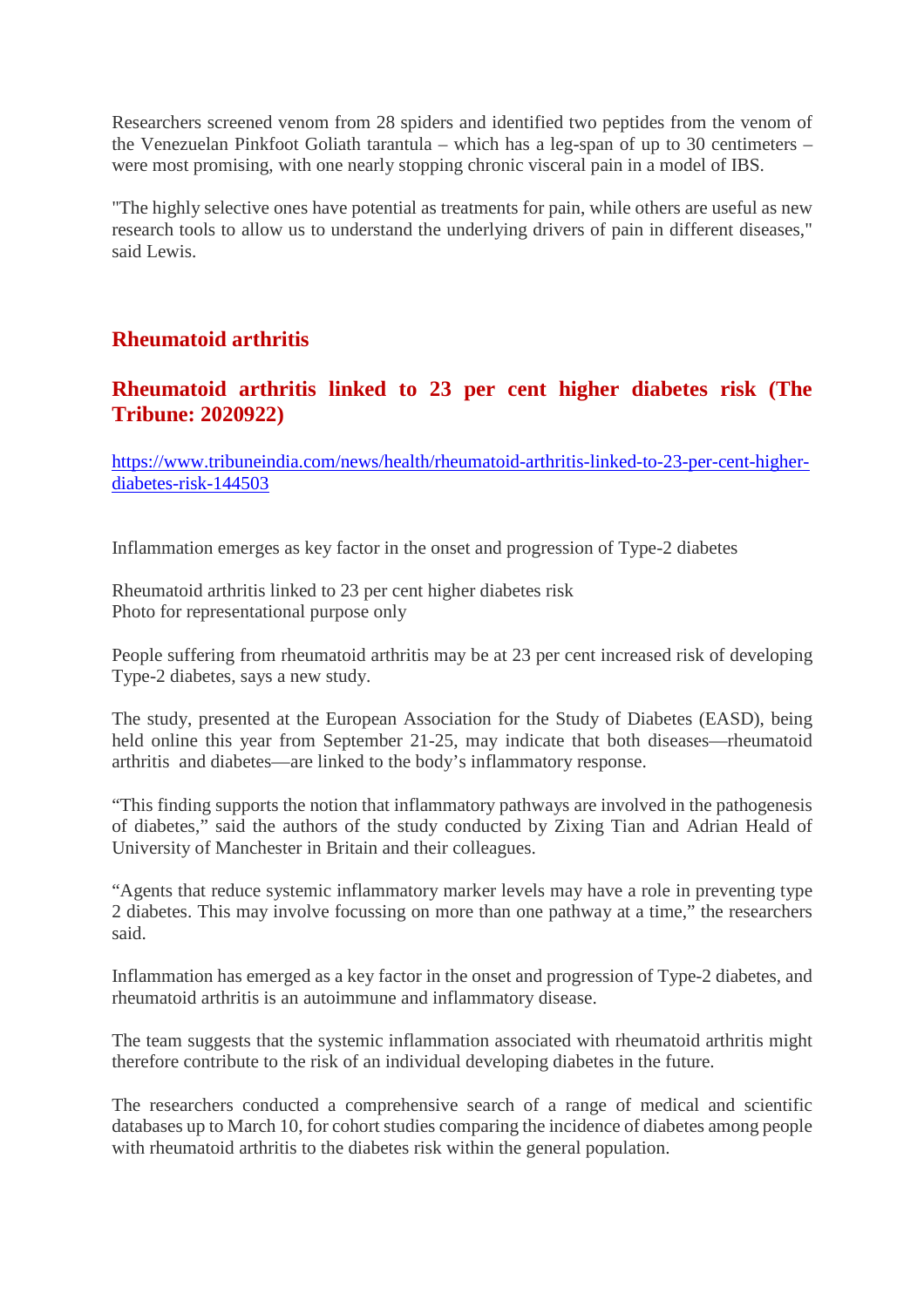Statistical analyses were performed to calculate the relative risks. The eligible studies identified comprised a total of 1,629,854 participants.

The authors found that having rheumatoid arthritis was associated with a 23 per cent higher chance of developing Type-2 diabetes, compared to the diabetes risk within the general population.

"We suggest that more intensive screening and management of diabetes risk factors should be considered in people with rheumatoid arthritis," the researcher said. — IANS

#### **Coronavirus infections**

## **Drug used to treat coronavirus infections in cats may be effective against COVID-19(The Tribune: 2020922)**

https://www.tribuneindia.com/news/health/drug-used-to-treat-coronavirus-infections-in-catsmay-be-effective-against-covid-19-144520

Researchers say clinical trials will need to run their course before anyone can be sure that the drug is both safe and effective

Drug used to treat coronavirus infections in cats may be effective against COVID-19 A man waits to get tested for the coronavirus disease in Prague, Czech Republic, on September 21, 2020. Reuters

A drug used to treat deadly coronavirus infections in cats could potentially be an effective treatment against SARS-CoV-2, the virus behind the global coronavirus pandemic, according to a study.

The finding, published in the journal Nature Communications, paves the way for human clinical trials of the drug, a protease inhibitor called GC376.

"This drug is very likely to work in humans, so we are encouraged that it will be an effective treatment for COVID-19 patients," said Joanne Lemieux, a professor at the University of Alberta in Canada.

However, the researchers said clinical trials will need to run their course before anyone can be sure that the drug is both safe and effective for treating COVID-19 in humans.

In cats at least, GC376 works by interfering with a virus' ability to replicate, thus ending an infection, they said.

Derivatives of this drug were first studied following the 2003 outbreak of severe acute respiratory syndrome (SARS), and it was further developed by veterinary researchers who showed it cures fatal feline affliction.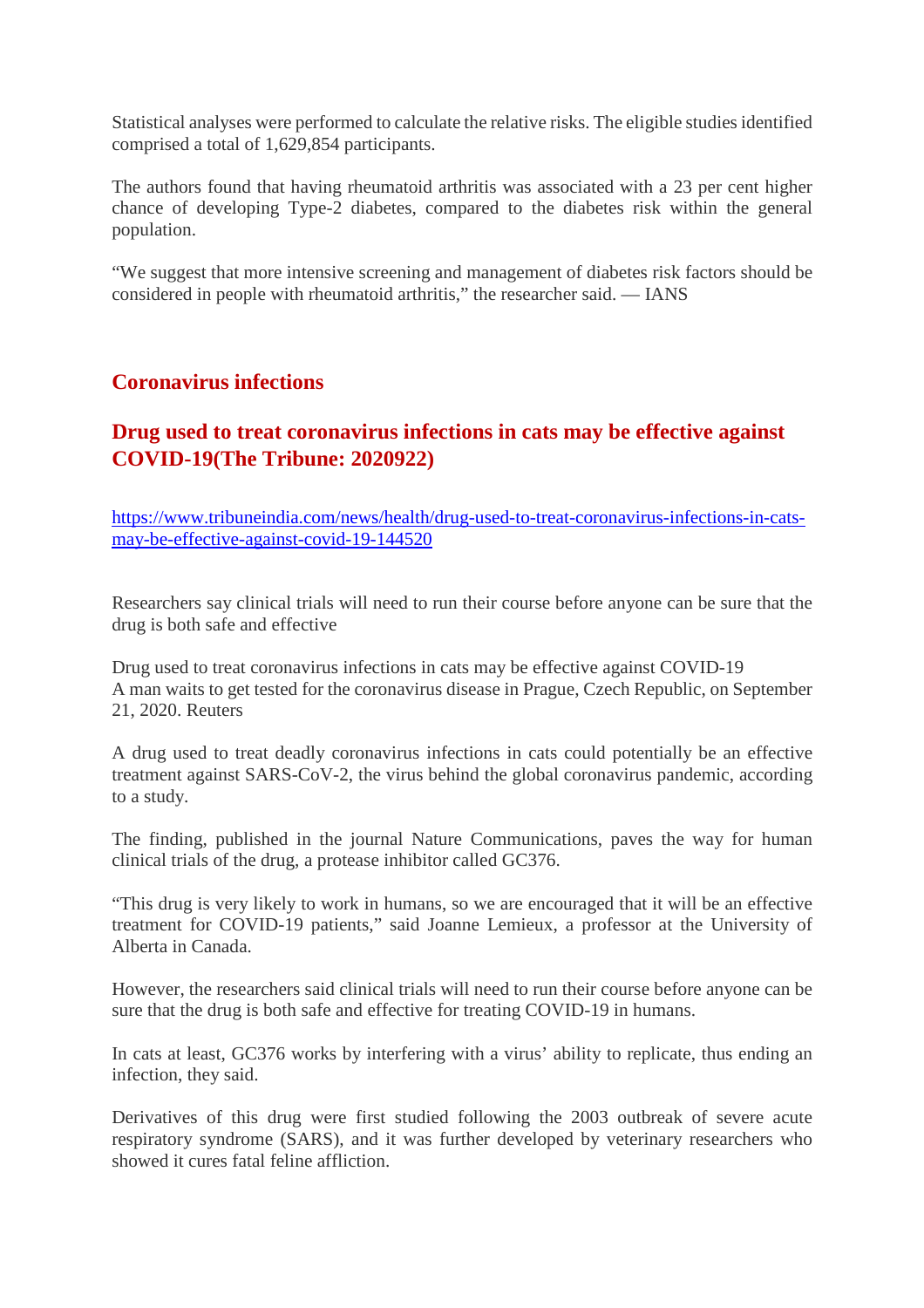Lemieux and colleagues first tested two variants of the feline drug against SARS-CoV-2 protein in test tubes and with the live virus in human cell lines.

They then crystallised the drug variants in conjunction with virus proteins.

The researchers determined the orientation of the cat drug as it bound to an active site on a SARS-CoV-2 protein, revealing how it inhibits viral replication.

"This will allow us to develop even more effective drugs," Lemieux said, adding the team will continue to test modifications of the inhibitor to make it an even better fit inside the virus.

Aina Cohen, from the US Department of Energy's SLAC National Accelerator Laboratory, said she was excited by the drug's effectiveness.

"Until an effective vaccine can be developed and deployed, drugs like these add to our arsenal of COVID-19 treatments," Cohen said.

"We are thrilled to learn of these important results and look forward to learning the outcome of clinical trials," she said. — PTI

## **Covid-19: What you need to know today (Hindustan Times: 2020922)**

https://epaper.hindustantimes.com/Home/ArticleView

At a time when a mask has become a political statement — at least in the US — it isn't surprising that the semantics between a droplet (a small drop of liquid, just to clarify) and an aerosol (a suspension of either solid particulate matter of liquid droplets in gas or, in this case, just air) should become a matter of great debate.

Which could explain the enthusiasm with which the US Centers for Disease Control and Prevention's Friday update to its website on "how Covid-19 most commonly spreads" was received. And which could explain why, less than 15 hours after it was widely reported (early on Monday morning India time), the update was pulled, with CDC claiming it was a draft that was posted in error.

"Through respiratory droplets or small particles, such as those in aerosols, produced when an infected person coughs, sneezes, sings, talks, or breathes. These particles can be inhaled into the nose, mouth, airways and lungs and cause infection. This is thought to be the main way the virus spreads," the now-rescinded update said. "There is growing evidence that droplets and airborne particles can remain suspended in the air and be breathed in by others, and travel distances beyond six feet (for example, during choir practice, in restaurants, or in fitness classes). In general, indoor environments without good ventilation increase this risk," it added. The language was very different from that of CDC's previous update (in June) on how Covid-19 spreads; that June update, now back on the organisation's website, said nothing about aerosols.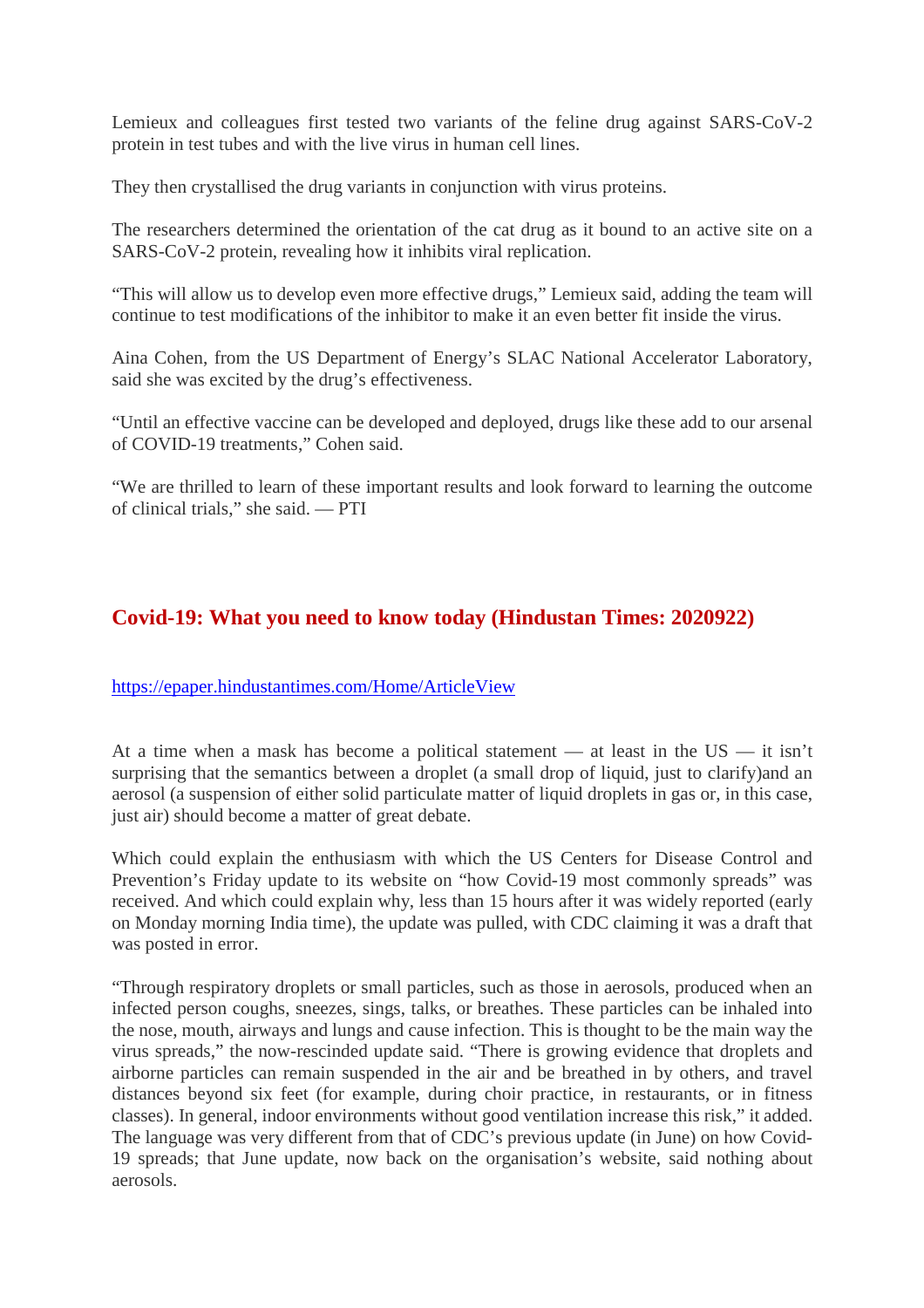Because some may miss it, let me point to the "distances beyond six feet" in the rescinded update. I've seen people in conference rooms remove masks citing the six feet rule, and continue to talk (loudly). Both, the update-that-wasn't suggested, are risky. So is the 15-minute exposure threshold CDC suggested in a late July note. I know of organisations that keep meetings to under 15 minutes purely on the basis of that — the internet is a wonderful thing, but as the poet Alexander Pope put it, "a little learning is thing; drink deep, or taste not the Pierian spring."

The CDC's new guidelines-that-weren't clearly pointed to the heightened risk of indoor transmission, especially in shared rooms, but also in open offices with poor air conditioning and bad ventilation. And talking (especially loudly, which is a natural reaction in conference rooms because everyone is spread out), was an additional risk. There's thus far been an assumption that it is all right to speak without masks in socially distanced meetings (usually held in a closed room). Not so, indicated the CDC update. Going by it, even plexiglassseparated lawmakers in the current session of Indian Parliament are not safe. Most of them who speak do so without their masks, making it possible for aerosols to circulate (the plexiglassglass is in front and on the side, not on top).

The World Health Organization has been importuned for months by scientists who have asked to change its own advice on transmission to include the warning on airborne transmission. That hasn't happened. While it isn't clear what made CDC change its mind, its rescinded update can still form the basis of guidelines that governments around the world can now draft — to ensure the safe reopening of public spaces and the restart of activities. There's enough evidence (based on research) to prove the airborne transmission of the virus.

These guidelines will need to cover two aspects — the physical, and the behavioural. The first covers such things as nature of ventilation and air-conditioning, the number of people present and the distance between them, and presence or absence of barriers(such as plexiglass partitions). The second has to do with whether or not people are wearing masks, the amount of talking (or shouting or singing), the duration of the gathering or meeting, and the nature of the activity in which people are engaged (for instance, a gymnasium, where a bunch of people are exercising, and, consequently, breathing heavily, is definitely more risky than a quiet ride in the Metro).

This may sound like a lot of detailing, but with a vaccine unlikely to be available till the middle of 2021, and life (and work) having to go on, everyone has to learn to live with the virus and that involves rules, a lot of them, but all based on data and science, even if politics sometimes gets in the way.

#### **Covid centres**

**Patients flouting home isolation rules to be shifted to Covid centres (Hindustan Times: 2020922)**

https://epaper.hindustantimes.com/Home/ArticleView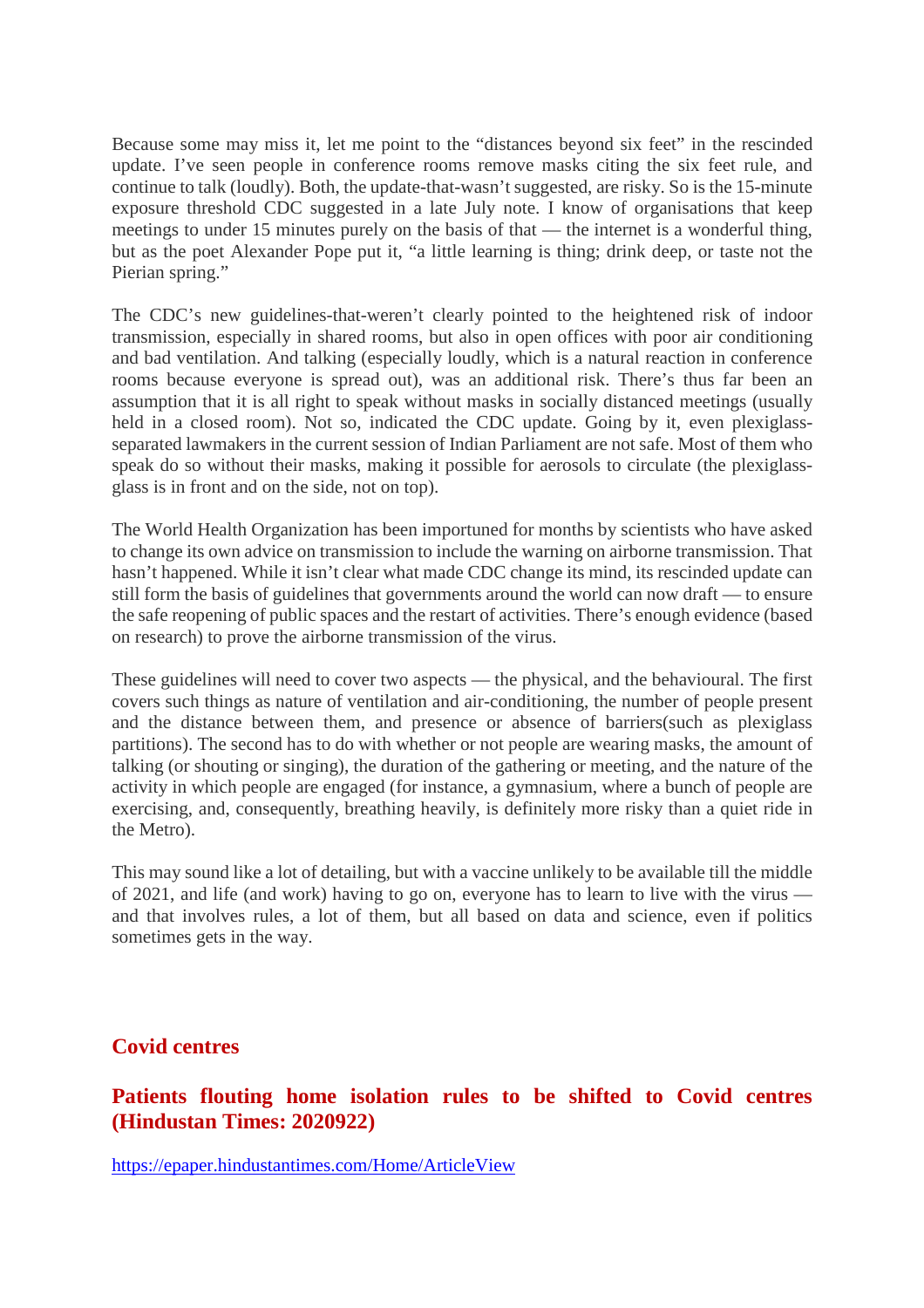A yoga training session underway at the Sardar Patel Covid-19 Care Centre in Chhatarpur on

The Delhi government Monday asked district commissioners (DCs) to mandatorily shift any Covid-19 patient, being treated under home isolation, to institutional quarantine if the person is found violating Covid-19 protocols, said senior health officials.

Delhi government reports show that in 20 days, the number of Covid-19 patients under home isolation has increased by 133% — from 8,119 on September 1 to 18,910 on September 20 (Sunday). Active cases in the city during the same period have increased by 102% — from 15,870 to 32,097.

The directive was issued by special secretary (health and family welfare) Udit Prakash Rai after L-G Anil Baijal, who is also the chairperson of the Delhi Disaster Management Authority, on Friday asked the government to explore an alternative strategy for Covid-19 control in the city.

"All DCs may kindly ensure that in all such cases where the home isolation criteria are not being fulfilled by the positive patients, they must be shifted to CCC/Covid Health Centre/ Covid Hospitals as per their health condition without fail starting today (Monday). There should not be any laxity shown in adherence to the protocol of home isolation," Rai said in his directive to all 11 districts in the city.

Delhi health minister Satyendar Jain's office said field teams have been told to "remain in frequent contact" with neighbours of Covid-19 patients under home isolation to verify if these patients or families are violating protocols.

"We are also deputing additional trained civil defence volunteers to conduct inspections. Those who do not want to isolate at home, to avoid putting their family members at risk, may opt for the Delhi government facilities for free. For a more premium experience, two private hospitals – Max Saket Hospital and Sir Ganga Ram Hospital – have paid quarantine facilities," the government spokesperson said.

A senior health official said nearly 2,000 homes are visited daily by field teams to check on people under home isolation. "Until last week, around 10 to 20 patients were being shifted to Covid Care Centres or hospitals every day. Now, with stricter enforcement and surveillance, this number is likely to increase," the official said.

The health department clarified that each district has been specifically asked to check and ensure that only the patient who fulfils the laid down criteria for home isolation is allowed to get treated at home.

As per the protocol laid down by the Centre, which is being followed by Delhi, a Covid-19 patient under home isolation is considered discharged after 10 days of the onset of symptoms,if the person has no fever for three consecutive days. Thereafter, the patient is advised to isolate at home and self-monitor for seven more days.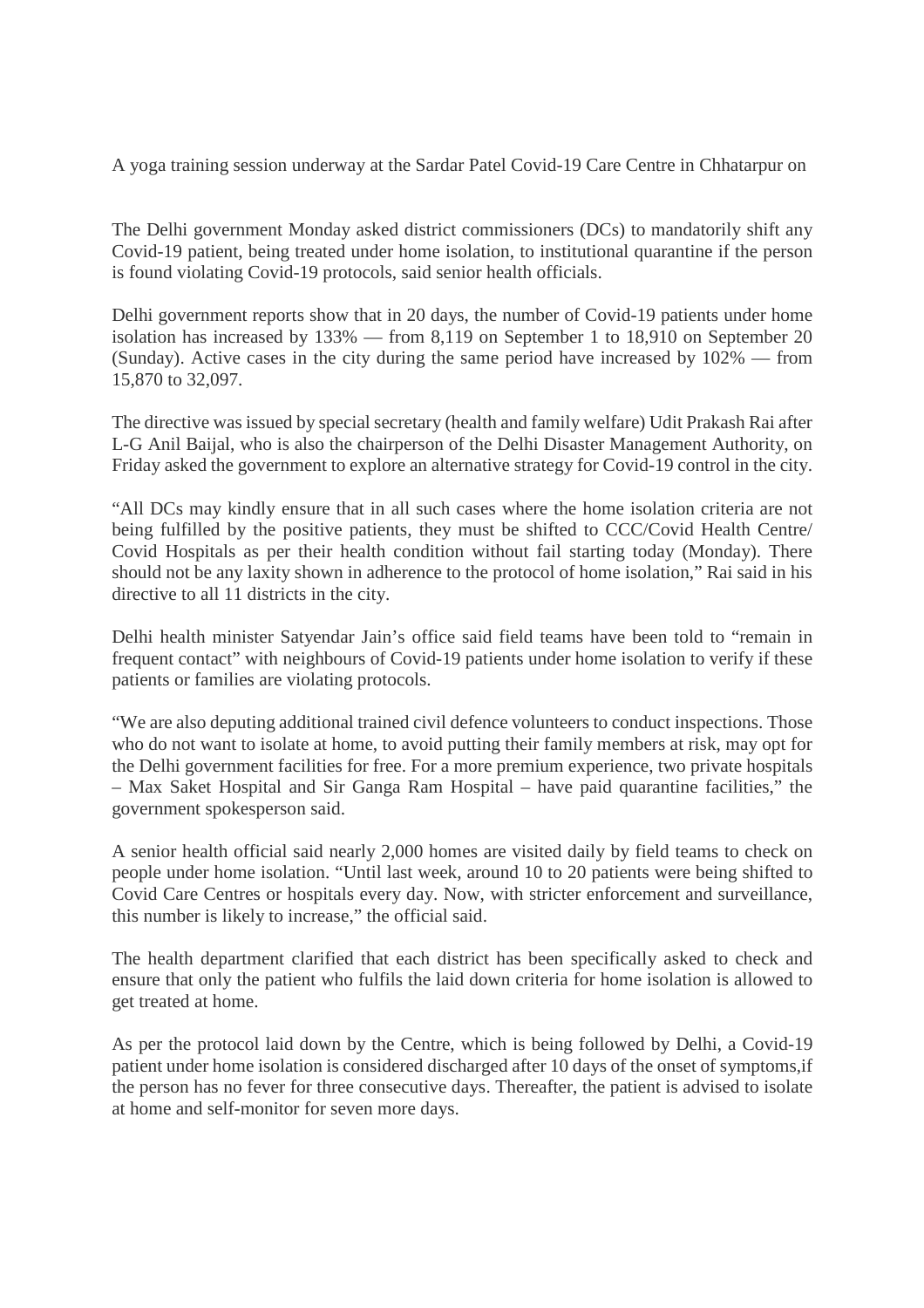There is no need for testing after the home isolation period is over, but every discharged person must receive a fitness certificate from the district officials, state the guidelines issued by the Union health ministry on July 2.

In a special session of the Delhi Assembly on September 14, chief minister Arvind Kejriwal had informed the House that around 96,000 people have recovered from Covid-19 under home isolation and that only 30 deaths were reported from among such patients.

#### **Coronavirus Cases (The Asian Age: 2020922)**

http://onlineepaper.asianage.com/articledetailpage.aspx?id=15118376

# 30% Covid patients in city hospitals from outside: Jain

City records 2.548 new Covid cases, Death toll crosses 5,000

#### AGE CORRESPONDENT

Delhi health minister<br>Satyendar Jain on<br>Monday said 30 per cent<br>of the Govid patients<br>admitted to city hospitals<br>are from other states and<br>most of them have been<br>occupying ICU beds at<br>occupying ICU beds at

most of them have been the conduct of the accompany and private fact<br>ities at posterior pole in the spectrum of the spectrum of the total<br> $2.54$  from the spectrum of the total  $2.48,250$ <br>and  $2.13,304$  patients were recov

7.55 per cent and fatality<br> $\mathbb{R}$ .76 per cent and fatality<br>and rate is 2.01 per cent. Total 24:<br>24: tests conducted in the laxt 24 hours. 3.672<br>during the same period. And a resist in the laxt 24 hours. 3.672<br>during the

no bay and a mate and a 2017 per contract and a 2017 per contract and a 2017 per control control control control control control control control of the model in the model of the model of the model of the model of the model

1,000 ICU beds available As many as 52,400 tests 49 coronavirus-linked recovered across the state in Delhi at present. were conducted to detect deaths and narrality while the death toll linked beds and more than 500 on-IC



# 77 new cases push Noida tally to 11,419

Nolda, Sept. 21: Seventy-**FRE NUMBER** of active<br>seven new instances of cases came down to<br>Covid infection pushed 3.528 came down to

Nolda, Sept. 21: Seventy-<br>
seventy-<br>
seventy-<br>
seventy-<br>
covid infection pushed<br>
the tally of cases in Utrar<br>
the angle of the production pushed<br>
Pradesh's Gautara Buddh<br>
Monday. official data<br>
shown the mome of active<br>
m by advanced the wear-<br>states, he said there were<br>no such complaints in<br>Delhi.<br>"T cannot comment on the behat<br>ther states."<br>On Sunday, Delhi's<br>count rose to Sunday. Delhi's<br>count rose to 2-46,711 with<br>tracting the viral di

**THE NUMBER** of active<br>cases came down to<br>1,578 from 1,678 on<br>Sunday, according to the<br>data released by the<br>state health department<br>for a 24-hour period

for a 24-hour period<br>gas trees contour period and Solid and Solid and Solid Gas Gooding to the static<br>income ranks nink and Solid Bandaries<br>incorrection of the static state and the state state and the state<br>gas state in th

# No social, cultural & political gathering in Delhi till Sept. 30

**Example 11:** The state of the state is a state that the state and the state and the state and the state and the state and the state and to the state of the state of the state of the state of the state of the state of the

March, officials said on March, officials said on<br>Monday Govid chil-<br>dren are currently admit-<br>dren are currently admit-<br>ded to a special ward<br>designed for them at the<br>nospital Through Strough Strough Strought Through Strought Proposition<br>areal fr

have successfully recov-<br>ered from coronavirus.<br>Around 10 per cent of

ered from coronarius<br>condition and the exact condition of the change area of the Urumin Jammin said. Children suffers from the<br>difference of the Urumin Jammin said, where discusses ranche as<br>forecasts and the discusses ran

because they need some<br>recreational activity.<br>Children can watch car-<br>toons on TVs installed in<br>the ward and play with<br>toys," she said.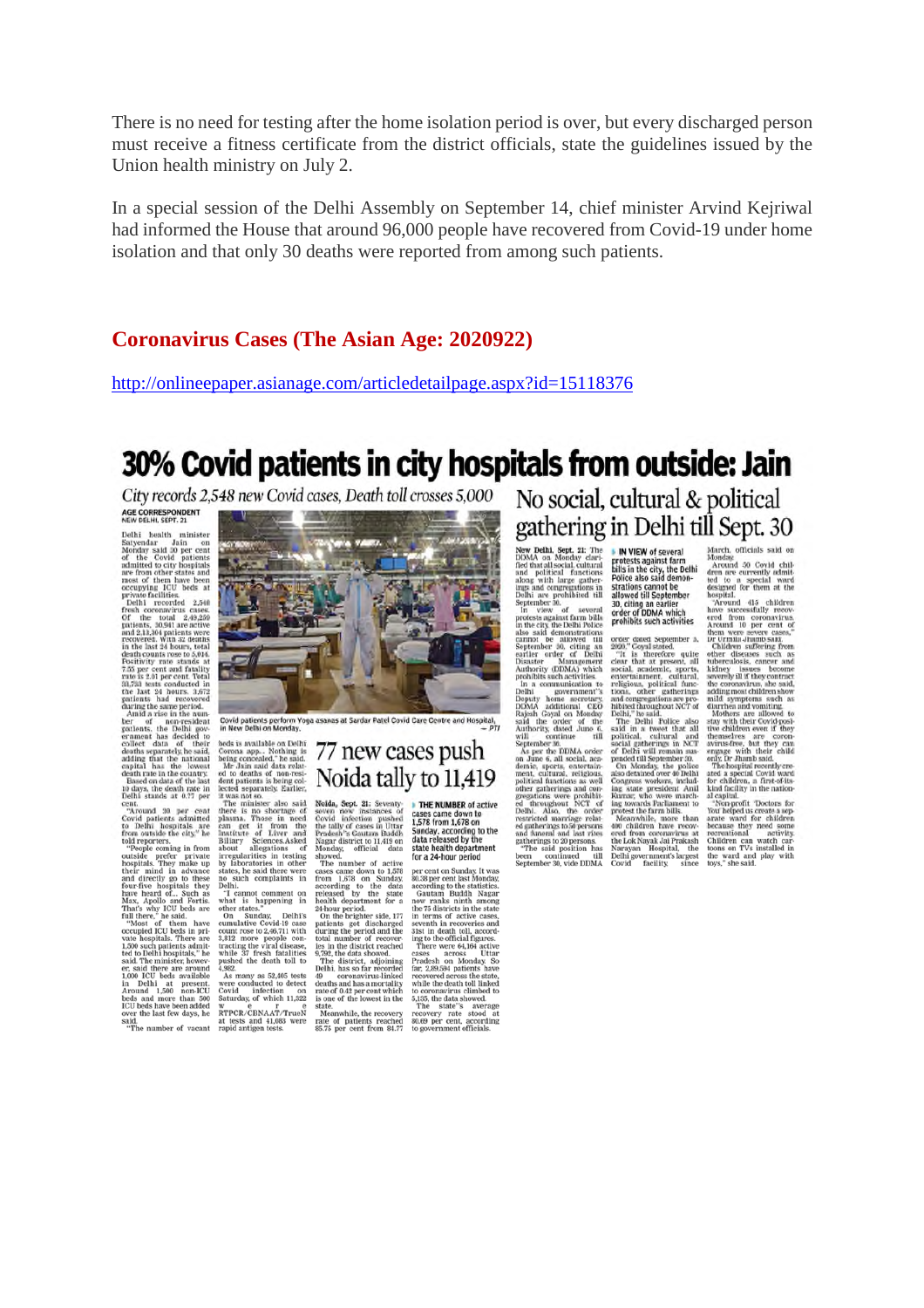#### **CDC's acknowlegement of COVID-19 spread through aerosols**

#### **In the air: On CDC's acknowlegement of COVID-19 spread through aerosols (The Hindu: 2020922)**

https://www.thehindu.com/opinion/editorial/in-the-air/article32663532.ece

With more evidence of aerosol transmission, physical distancing and masking are crucial The Centers for Disease Control and Prevention (CDC) is revising its guidelines to acknowledge the spread of the novel coronavirus through aerosols, and to point to inhalation of particles as a common way the virus spreads. A draft of the proposed changes to its recommendations, which was later withdrawn pending finalisation, confirmed that airborne particles can spread even by breathing, remain suspended in air and be inhaled and spread beyond six feet in certain enclosed settings. This comes after a body of evidence provided sufficient indication of aerosol (less than 5 microns) transmission, especially in closed settings with poor ventilation and after prolonged contact with an infected person. In February, researchers from the Wuhan Institute of Virology, in a paper published in Nature, first proposed airborne transmission. The paper also identified and characterised the novel coronavirus and confirmed the receptor to which the virus binds. The World Health Organization had, on July 9, acknowledged that the virus can be airborne in closed settings after an open letter by more than 200 scientists appealing to the medical community and national and international bodies to "recognize the potential for airborne spread of COVID-19".

Also read: CDC says revised guidance on coronavirus spread posted in error, removes it

Beginning with the cruise ship, Diamond Princess, large outbreaks have been documented in churches in South Korea and Singapore, prisons, old-age homes, ski resorts in Austria and even choir practice in a church in Mount Vernon, Washington, providing strong evidence of aerosol transmission in certain closed settings early during the pandemic. It is therefore bewildering that both WHO and the CDC refused to adopt the precautionary principle and caution people even while collecting data to confirm or refute that possibility. However, even in the absence of guidelines from the global bodies, many countries had on their own denied permission for certain enclosed settings to operate, thus averting innumerable outbreaks and cases. With aerosol transmission now being confirmed and its spread to distances beyond six feet also known, the only way to prevent infection till such time and probably even when vaccines become available is through universal masking. Timely cautioning by global bodies of an aerosol transmission possibility might have encouraged universal mask wearing early on, thus preventing thousands of cases. Universal masking can avert infections, and if infected, the amount of viral load one is exposed to will be less, thus leading to only asymptomatic infections or mild disease. Unlike Diamond Princess, universal masking in another ship led to 81% of infections being asymptomatic. There have been similar results in other cases where universal masking was practised. With aerosol transmission now being established as a common way of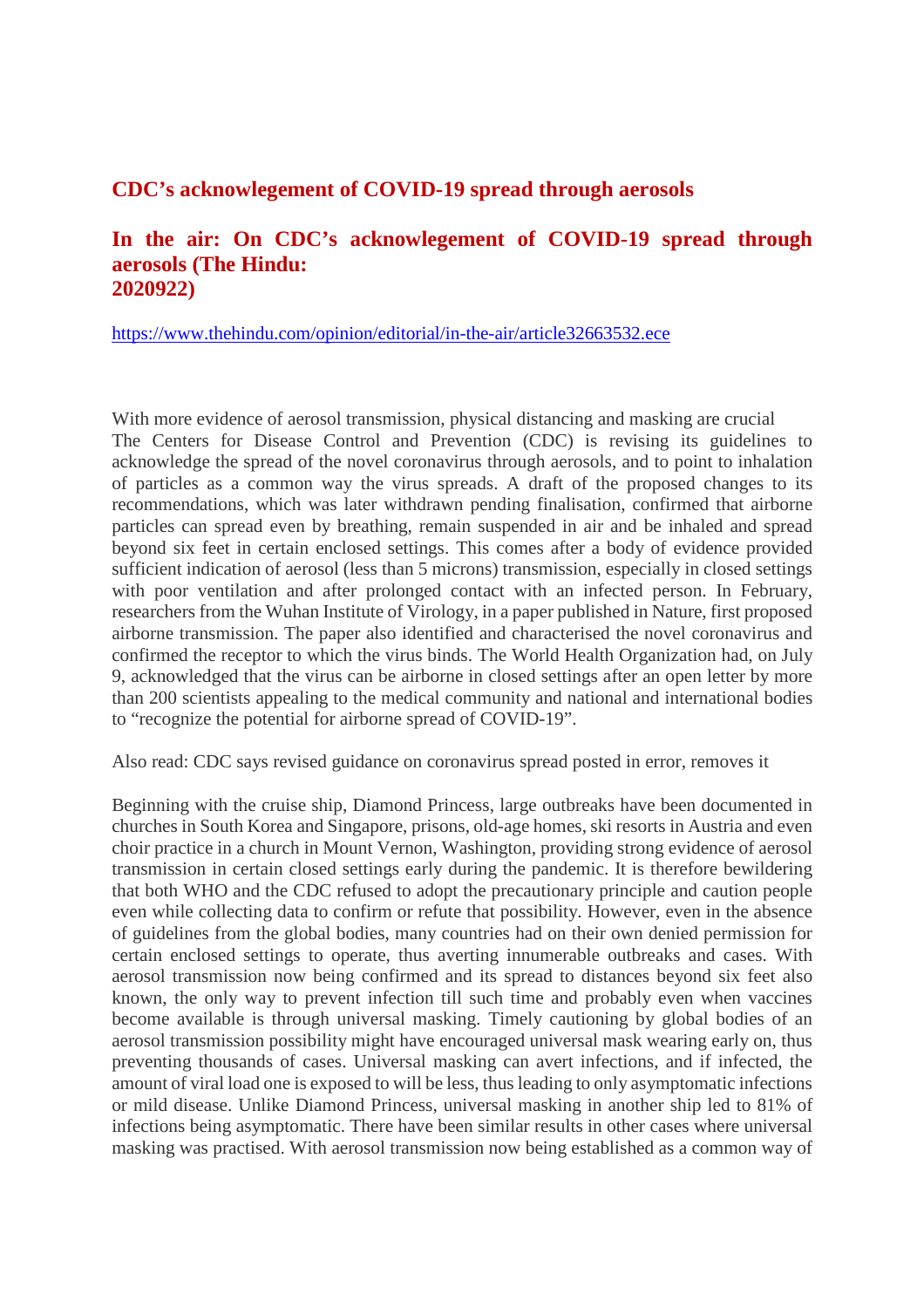spread in certain settings, the best way to avoid getting infected is by staying clear of crowded, closed settings that have poor ventilation.

#### **Russia's Sputnik V vaccine**

#### **Need for caution: On Russia's Sputnik V vaccine (The Hindu: 2020922)**

#### https://www.thehindu.com/opinion/editorial/need-for-caution-the-hindu-editorial-on-russiassputnik-v-vaccine/article32633644.ece

India needs more than one vaccine, but all must come through their long gestation Russia's candidate vaccine for COVID-19 appears to have found a midwife in India. The Russian Direct Investment Fund (RDIF), which is piloting the Sputnik V vaccine, has announced a partnership with the Hyderabad-based Dr. Reddy's Laboratories to conduct a Phase-3 trial, or large multi-location human trials here. Were the candidate vaccine, developed by Russia's Gamaleya, to prove safe and efficacious, the RDIF would supply 100 million doses through its partnership with Dr. Reddy's Laboratories. However, there is no agreement to manufacture the vaccine here unlike the deal between the Pune-based Serum Institute of India and the United Kingdom-based AstraZeneca, for the Oxford University-developed ChAdOx1 vaccine. Sputnik V is being developed as a two-dose vaccine on a human adenovirus vaccine platform. Several vaccines that are in development are also being deployed on similar platforms, and the evidence so far is that none of these has been commercially approved for use in humans though there is an experimental vaccine for Ebola. Results of the Phase-1 and Phase-2 trials of the vaccine, published in The Lancet, suggest that the evidence so far is that it has proven safe and efficacious enough to progress to the next stage of trials. Controversially, Sputnik V has been granted a pre-approval by Russia's regulators even before Phase-3 trials have been completed.

There is immense political pressure globally on regulatory agencies to get a vaccine out at the earliest. Thus, it is incumbent on a company conducting such trials to be particularly vigilant that all good practices and necessary protocols are scrupulously followed. It is well acknowledged that two-thirds of the most common vaccines produced globally are made in India. The Serum Institute has committed to producing 100 million doses of its vaccine for India and other 'Low and Middle Income Countries' at less than \$3 per dose. Reportedly, half of these are for India. All in all, there seems to be a guarantee for only about 150 million doses for India, which given the country's population is minuscule. All of this of course does not account for the vaccines that are being indigenously developed in India: Covaxin, by Bharat Biotech, based on a strain sourced from the Indian Council of Medical Research, and ZyCov-D, the plasmid DNA-vaccine being developed by Zydus Cadilla. In Phase-2 trials now, both are being tested for their ability to produce a satisfactory immune response. India has the capabilities for vaccine manufacture, cold chain storage and distribution to ensure access to citizens — and the world — in reasonable time, but it must not forget that vaccines must go through their inevitably long gestation to ensure that only those that are safe and efficacious make their way to the market.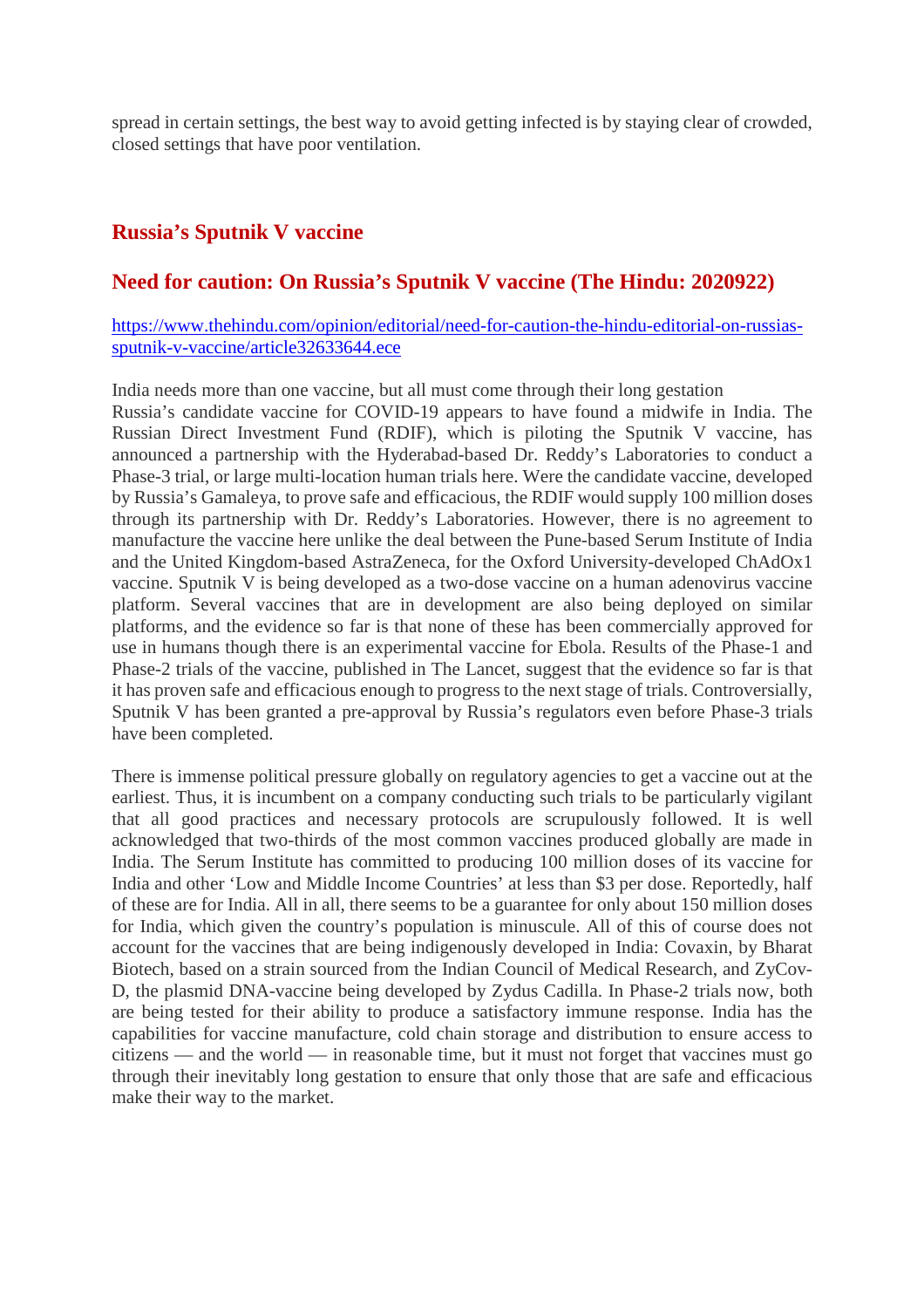#### **Vaccine for all: On COVID-19 vaccine policy**

#### **Vaccine for all: On COVID-19 vaccine policy (The Hindu: 2020922)**

India needs a COVID-19 vaccine policy that ensures total coverage in logical phases The race to a vaccine is a relay — at every stage, there are people passing on the baton, and it's the government's responsibility to grasp it at the last mile. Whether or not a vaccine for COVID-19 is around the corner, it is imperative that a vaccine policy is formulated for India, ensuring parity of access for all. As several vaccine efforts are progressing at varying paces, globally, concerns about access to a vaccine in the future have crept into the narrative. WHO Director General Tedros Adhanom Ghebreyesus recently spoke of the need to use a vaccine, when it becomes available, effectively. He also indicated the need to prioritise vaccination for some in the initial stages, while in time, as production increases, people everywhere should get it. In the initial stages, global health leaders have been advancing the vaccine for essential workers and those at risk including senior citizens and those with co-morbidities. As Dr. Tedros said, "some people in all countries, rather than all people in some countries", should have access to the vaccine in the early phase. Even in this initial stage, the government should make the vaccine available free of cost to those who cannot pay, or at affordable rates. As production kicks off, initial production costs are likely to be high, even astronomical, and it is the duty of governments to cushion the cost. Once the economies of scale begin to kick in, it is likely that the prices are driven down and become more affordable. Besides being a moral and ethical imperative, it will also make economic sense to make sure the vaccine is eventually available to all. Leaving gaps in the delivery of the vaccine will only serve to allow the virus to survive, and continue to wreak further damage.

#### **Sleeping**

#### **Did you know that your sleep posture can determine the health of your skin?(The Indian Express:2020922)**

https://indianexpress.com/article/lifestyle/life-style/did-you-know-that-your-sleep-posturecan-determine-the-health-of-your-skin-6586766/

For people who sleep on a pillow, sleeping on their back is considered to be a better sleeping position than sleeping sideways, or on the stomach

sleeping posture, health of the skin, skin habits, sleeping habits, early wrinkles on the face, skincare, indian express, indian express newsFrom premature wrinkles to pimple breakout, find out how your sleeping position plays a determining factor. (Source: Pixabay)

When it comes to your skin, you have to be mindful of a lot many things, especially if you notice a sudden acne breakout or dullness. Not many people are aware, but how you sleep at night, your posture, etc., makes a lot of difference when it comes to your skin. From premature wrinkles to pimple breakout, find out how your sleeping position plays a determining factor.

Brand Wagon Conclave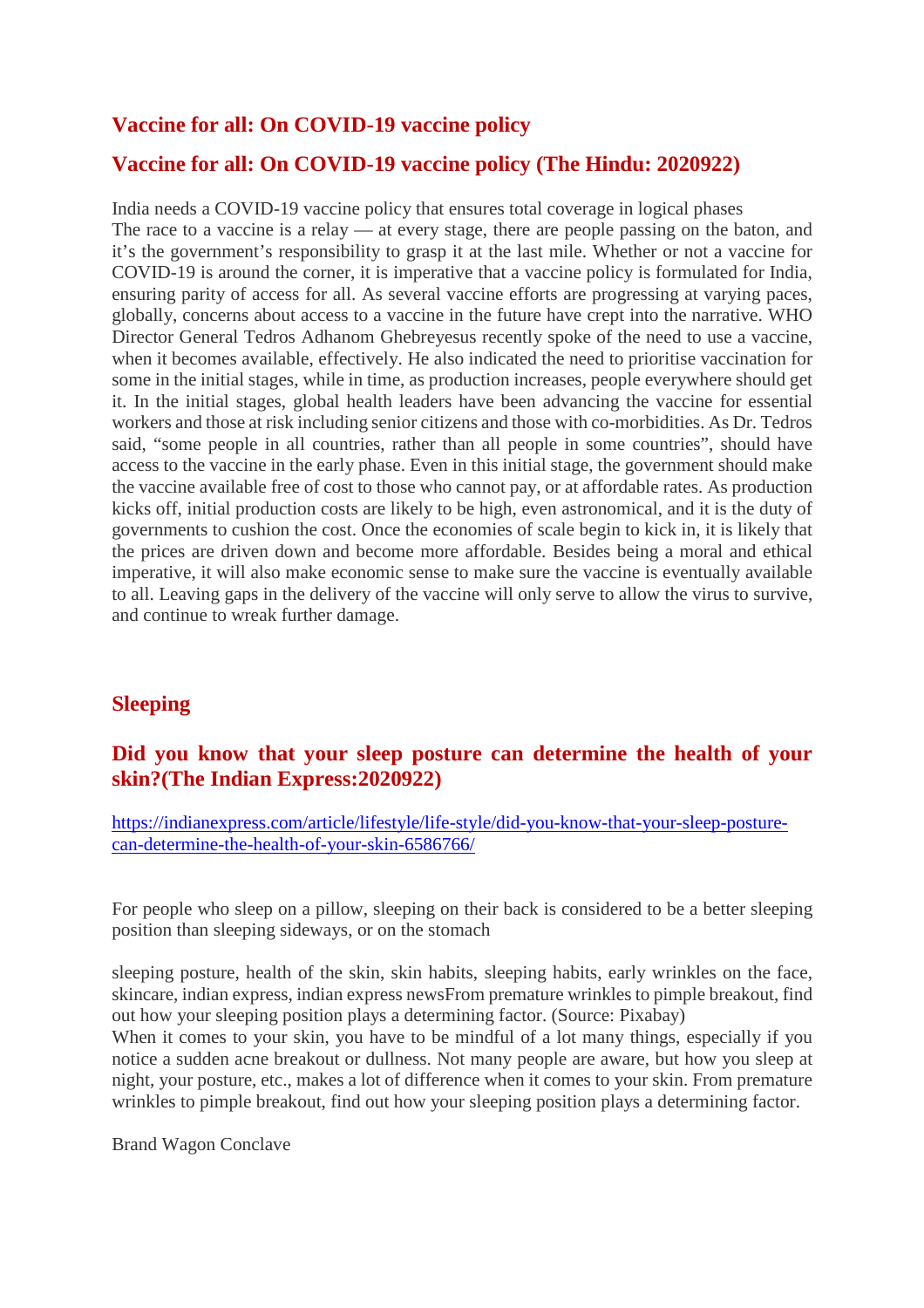\* For people who sleep on a pillow, sleeping on their back is considered to be a better sleeping position than sleeping sideways, or on the stomach. This is so because when you do the latter, your face is pushed deeper into the pillow, and if the pillow case/pillow cover has not been washed for a while, it may contain some dirt and bacteria which can cause mayhem on your face. You can prevent this from happening by either changing your preferred sleeping posture, or by washing the pillow case on a regular basis.

ALSO READ | DIY skincare: A homemade body lotion to take care of your many problems

\* As mentioned earlier, some people enjoy sleeping on the stomach. This must be avoided if you do not want your face to get clogged. It is known that at night, the skin cells get repaired and as such, the skin need to breathe. This position forces the face against the pillow, and staying that way for a good seven or eight hours is a big no-no. It can also lead to wrinkles and lines.

\* Sleeping on the back is believed to be the ideal position. It does not apply any kind of pressure on the face, the skin gets to breathe and repair itself, and since there is no external pressure, there are no possibilities for fine lines or wrinkles on the face. In fact, in the long run, it can make your face smoother. Additionally, it makes sure there is no face contact with the pillow case — clean or unclean — and hence, no zits either.

ALSO READ | Shruti Haasan shares tips to clean makeup brushes, sponges

While it may seem like a difficult habit to break — and one that cannot be done overnight it is not impossible, and must be done for the sake of your skin.

For more lifestyle news, follow us: Twitter: lifestyle\_ie | Facebook: IE Lifestyle | Instagram: ie lifestyle

 $\triangle$  The Indian Express is now on Telegram. Click here to join our channel (@indianexpress) and stay updated with the latest headlines

## **Breast cancer drug**

#### **Breast cancer drug shows promise to change prostate cancer treatment (New Kerala: 2020922)**

https://www.newkerala.com/news/2020/167852.htm

A drug used to treat breast and ovarian cancer can extend the lives of some men with prostate cancer, showed results of a major trial which could change clinical practice.

Final results from the trial showed that olaparib -- a pioneering type of drug called a PARP inhibitor, a cancer drug to target an inherited genetic fault -- can be used successfully to treat prostate cancers with a weakness in their ability to repair damaged DNA.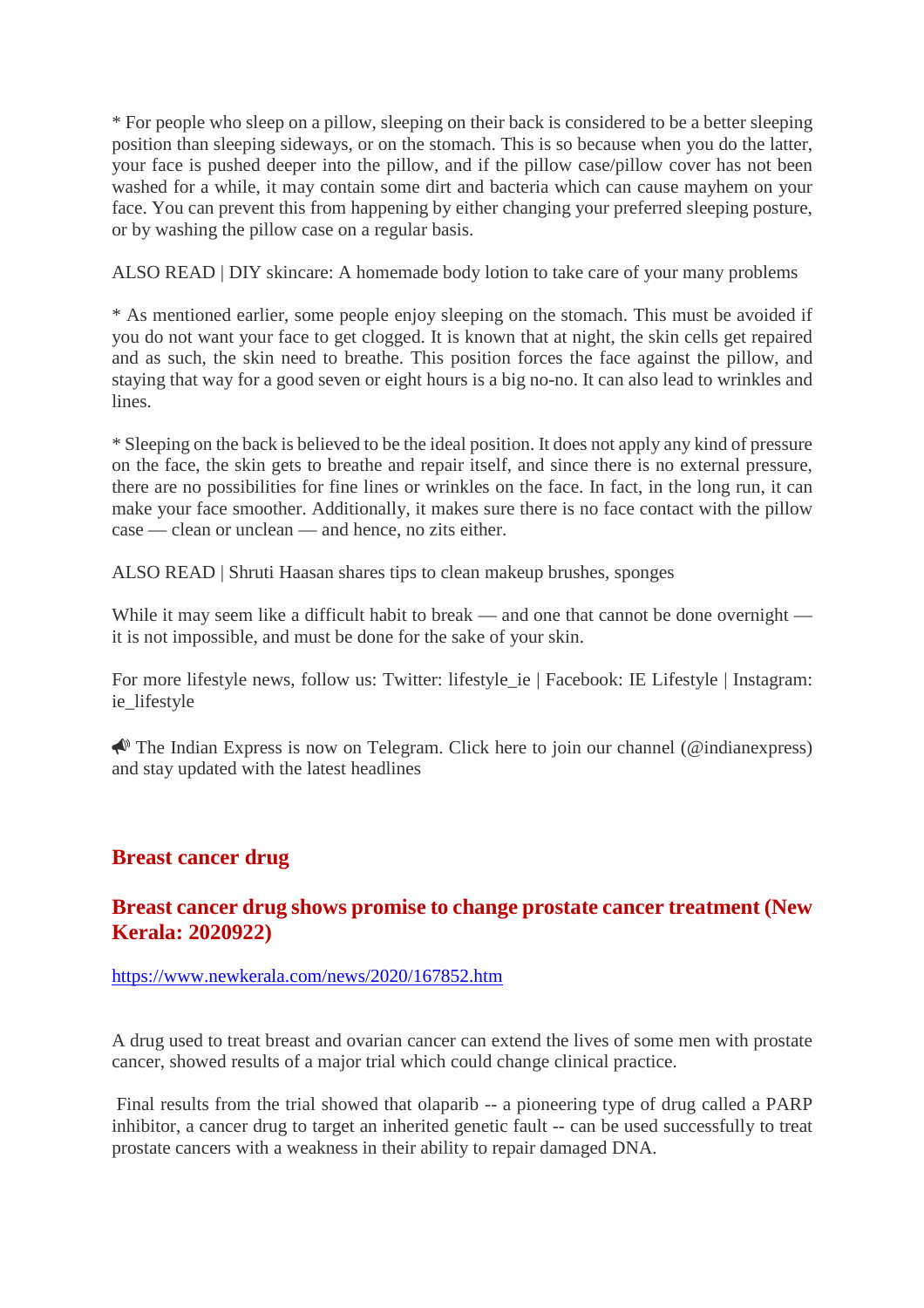The drug was more effective than the modern hormone treatments abiraterone and enzalutamide at slowing down the growth and spread of prostate cancer in patients with advanced disease, the results showed.

The trial had already reported an improvement in disease development and outcome for this group of men with DNA repair faults in their tumours -- but the final results published at this stage offer a longer follow-up and conclusively demonstrate an improvement in survival for men who were given olaparib.

The trial studied 387 men with advanced prostate cancer who had defects in one or more of 15 DNA repair genes.

Scientists at The Institute of Cancer Research (ICR), London, were the first to discover how olaparib could be targeted at tumours with faults in their ability to repair DNA.

They now expect the concluding results from the trial -- presented at the European Society for Medical Oncology on Sunday and published in the journal The New England Journal of Medicine at the same time -- to pave the way for regulatory approval of olaparib in prostate cancer in Europe and in the UK.

"I'm confident that our results will transform prostate cancer treatment - hopefully very soon," said study co-leader Johann de Bono, Professor of Experimental Cancer Medicine at The Institute of Cancer Research, London.

"We have shown that olaparib, a drug already approved for use in breast and ovarian cancer, can extend the lives of men with advanced prostate who have defects in the genes BRCA1, BRCA2 or ATM and who have been treated with enzalutamide or abiraterone," said de Bono who is also Consultant Medical Oncologist at The Royal Marsden NHS Foundation Trust.

"The FDA (Food and Drug Administration) has already approved olaparib for prostate cancer in the US and I hope that the final results of our trial will bring the authorisation of this innovative drug to Europe and the UK as soon as possible," he said.

Men whose tumours had genetic changes were assigned to two groups one group for those with changes in BRCA1, BRCA2 or ATM, and another group for men with genetic changes in any other of the DNA repair genes studied.

Men were then randomly assigned to olaparib or standard hormone therapy.

DNA damage is the basic cause of cancer -- but it is also a key weakness of cancer that can be exploited, since cancer cells need to be able to repair their own DNA too.

In the final analysis of data from the "PROfound" trial, researchers found that olaparib blocked prostate cancer growth more effectively than the modern targeted hormone treatments abiraterone and enzalutamide in men with faulty DNA repair genes.

Patients with genetic alterations in the DNA repair genes BRCA1, BRCA2 or ATM who received olaparib had a median overall survival of 19.1 months, compared with 14.7 months for those on targeted hormone treatments, showed the results.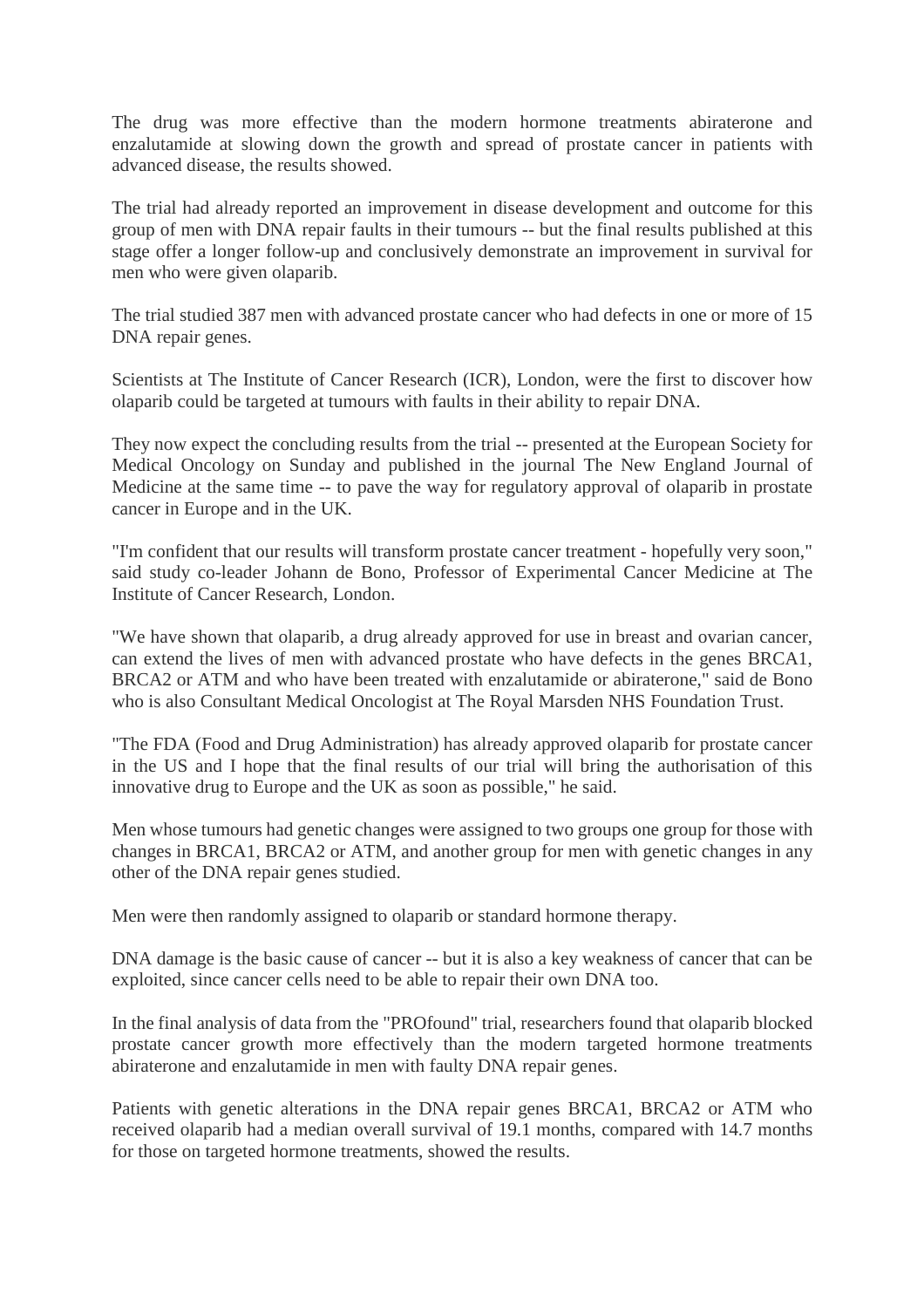#### **World Alzheimer's Day**

## **World Alzheimer's Day: Avoiding drugs, healthy lifestyle key to combat disease (New Kerala: 2020922)**

#### https://www.newkerala.com/news/2020/167828.htm

World Alzheimer's Day is observed every year on September 21. The Alzheimer's disease is seen in people especially after 65 years of age where they are unable to remember things or tasks. Taking necessary precautions while maintaining a healthy lifestyle and keeping away from drugs can keep mental disorders such as Alzheimer's and dementia at bay.

With aging, all kinds of diseases start targeting our body. One of the major disease is Alzheimer's/dementia in elderly people where they tend to forget basic tasks. The number of such people is increasing by the day. That is why World Alzheimer's Day or Dementia Day is celebrated every year on September 21 to prevent this disease from spreading to people. It is aimed at bringing awareness so that the elderly can be saved from this disease.

Dr Adarsh Tripathi, Additional Professor, Department of Psychiatry, King George Medical University, says in order to protect the elderly from dementia, it is necessary that all family members maintain affinity towards them. Do not let them feel lonely, take time out to talk to them, do not ignore their concerns but listen to them carefully. These are the steps to help the elderly people suffering from dementia or Alzheimer's.

However, several steps such as keeping their mind occupied with other tasks, taking care of their favourite things, sleep-wake time, breakfast and food arrangements at the scheduled time can help prevent Alzeihmer's or dementia to a great extent.

This disease occurs due to brain tissue damage during old age. The risk of the disease increases due to disturbances in the protein structure of the brain. It is a brain-related disease in which a person gradually starts losing memory. A person is unable to remember even the smallest of things. When this disease aggravates, the person does not even remember the faces of people. No exact cure for this disease has been found till now.

The doctor said that to get control over amnesia, it was necessary to keep yourself physically and mentally healthy. Do not let negative thoughts take a toll on the mind and keep the mind happy with positive thoughts. If you are interested in activities like listening to music of your choice, singing songs, cooking, gardening, sports, etc then engage in it with full dedication.

An advisory released recently by the Ministry of Social Justice and Empowerment and the All India Institute of Medical Sciences (AIIMS), New Delhi, says as per the 2011 census, there were nearly 16 crore elderly people aged above 60 years in the country. Of these, nearly 8.8 crore were between 60 and 69 years, 6.4 crore were between 70 and 79 years, 2.8 crore aged 80 years who were dependent on others and 18 lakh elderly people who were either homeless or have no one to take care of them.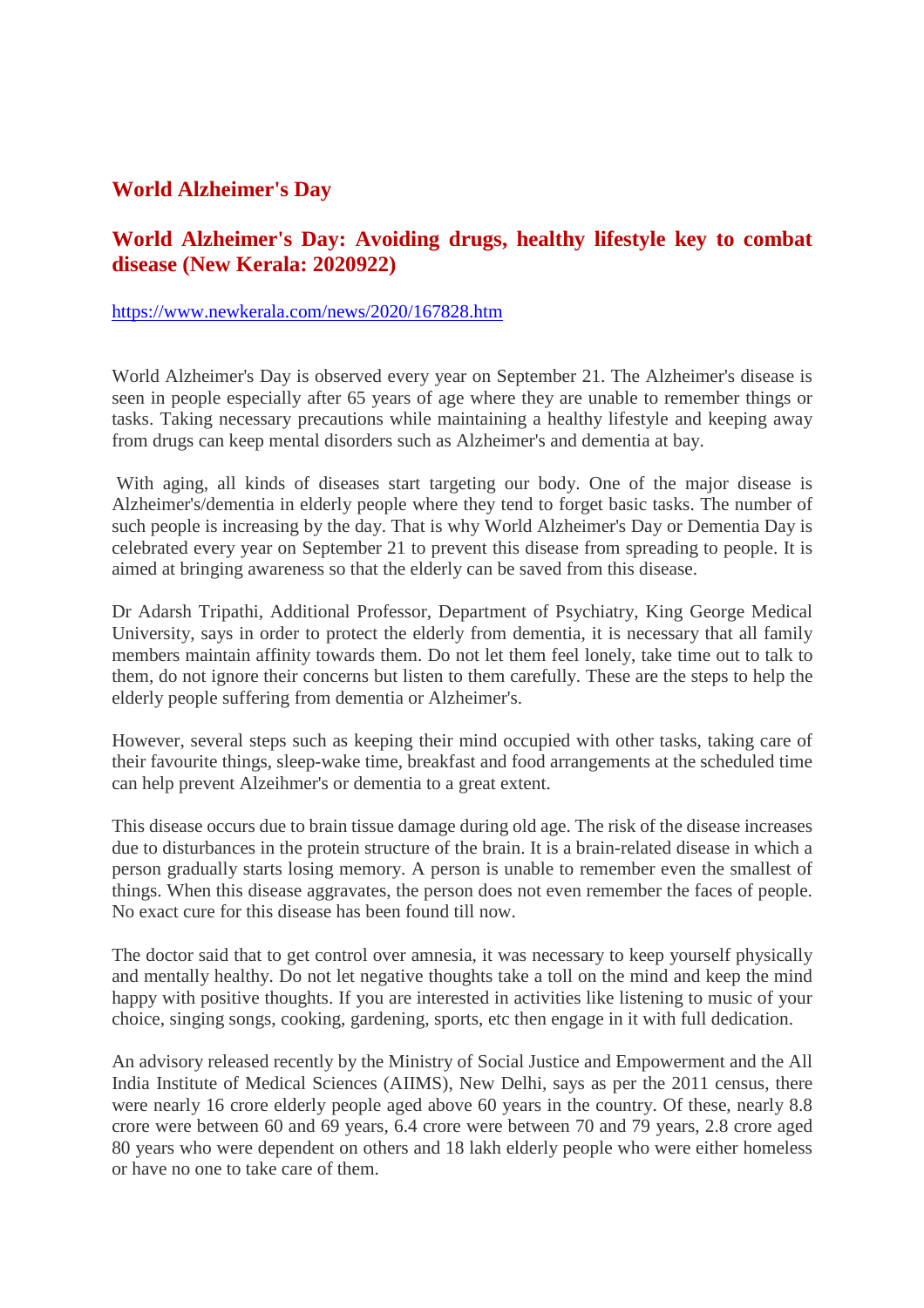#### **Immunological diseases**

## **Researchers link hormones to lifetime risk for immunological diseases (New Kerala: 2020922)**

https://www.newkerala.com/news/2020/167410.htm

Researchers from Michigan State University found that the differences in biological sex can dictate lifelong disease patterns. The new study links connections between specific hormones present before and after birth with immune response and lifelong immunological disease development.

Published in the most recent edition of the Proceedings of the National Academy of Sciences, the study answers questions about why females are at increased risk for common diseases that involve or target the immune system like asthma, allergies, migraines and irritable bowel syndrome (IBS).

The findings by Adam Moeser, Emily Mackey and Cynthia Jordan also open the door for new therapies and preventatives.

"This research shows that it's our perinatal hormones, not our adult sex hormones, that have a greater influence on our risk of developing mast cell-associated disorders throughout the lifespan," said Moeser, Matilda R. Wilson Endowed Chair, a professor in the Department of Large Animal Clinical Sciences and the study's principle investigator." A better understanding of how perinatal sex hormones shape lifelong mast cell activity could lead to sex-specific preventatives and therapies for mast cell-associated diseases," added Moeser.

Mast cells are white blood cells that play beneficial roles in the body. They orchestrate the first line of defence against infections and toxin exposure and play an important role in wound healing, according to the study, 'Perinatal Androgens Organize Sex Differences in Mast Cells and Attenuate Anaphylaxis Severity into Adulthood.'

However, when mast cells become overreactive, they can initiate chronic inflammatory diseases and in certain cases, death. Moeser's prior research linked psychological stress to a specific mast cell receptor and overreactive immune responses.

Moeser also previously discovered sex differences in mast cells. Female mast cells store and release more inflammatory substances like proteases, histamine and serotonin, compared with males.

Thus, female mast cells are more likely than male mast cells to kick-start aggressive immune responses. While this may offer females the upper hand in surviving infections, it also can put females at higher risk for inflammatory and autoimmune diseases.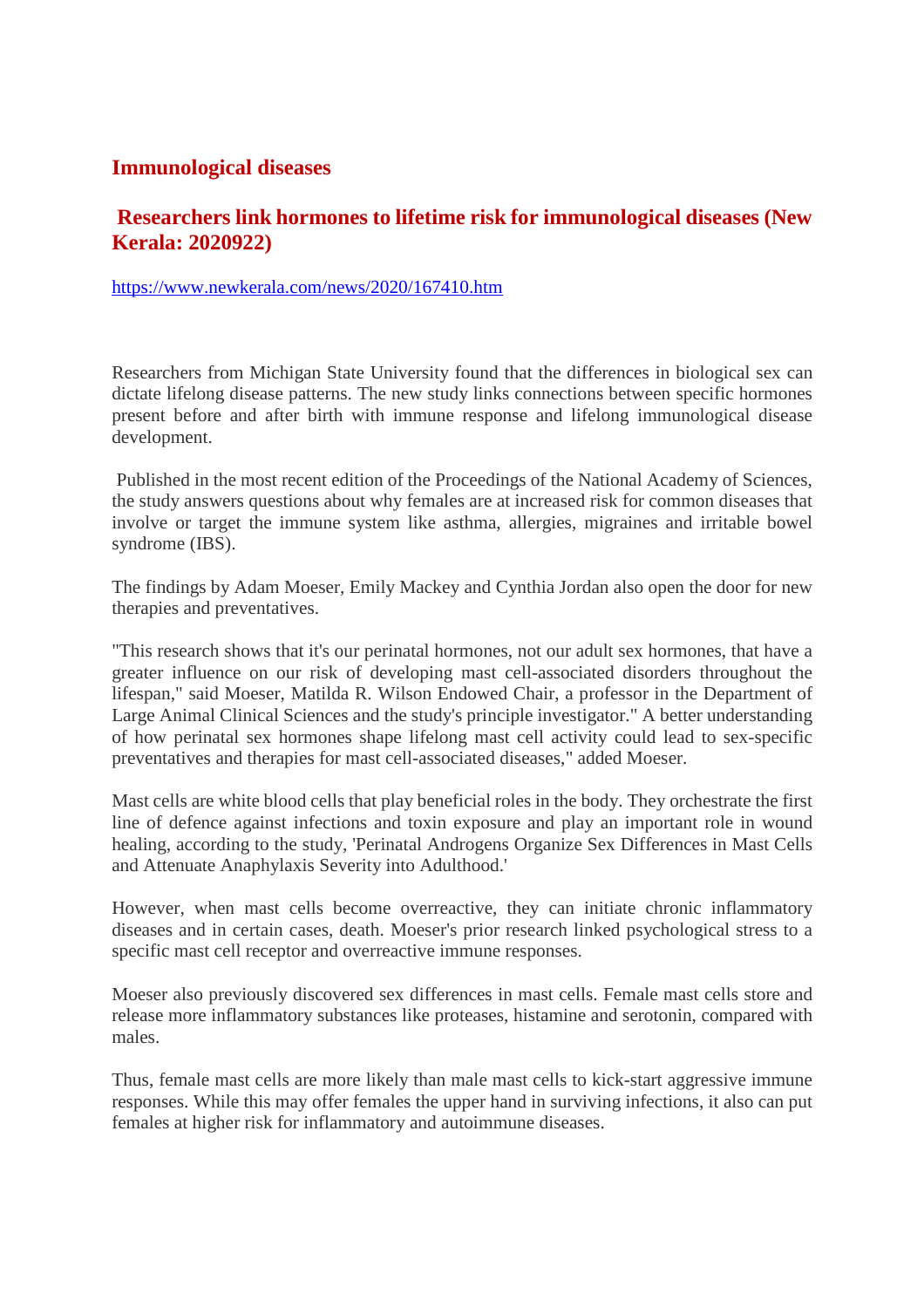"IBS is an example of this. While approximately 25 per cent of the US population is affected by IBS, women are up to four times more likely to develop this disease than men," said Mackey, whose doctoral research is part of this new publication.

Moeser, Mackey and Jordan's latest research explains why these sex-biased disease patterns are observed in both adults and prepubertal children. They found that lower levels of serum histamine and less-severe anaphylactic responses occur in males because of their naturally higher levels of perinatal androgens, which are specific sex hormones present shortly before and after birth.

"Mast cells are created from stem cells in our bone marrow. High levels of perinatal androgens program the mast cell stem cells to house and release lower levels of inflammatory substances, resulting in a significantly reduced severity of anaphylactic responses in male newborns and adults," Moeser said.

"We then confirmed that the androgens played a role by studying males who lack functional androgen receptors," said Jordan, professor of Neuroscience and an expert in the biology of sex differences.While high perinatal androgen levels are specific to males, the researchers found that while in utero, females exposed to male levels of perinatal androgens develop mast cells that behave more like those of males."For these females, exposure to the perinatal androgens reduced their histamine levels and they also exhibited less-severe anaphylactic responses as adults," said Mackey, who is currently a veterinary medical student at North Carolina State University.

In addition to paving the way for improved and potentially novel therapies for sex-biased immunological and other diseases, future research-based will help researchers understand how physiological and environmental factors that occur early in life can shape lifetime disease risk, particularly mast cell-mediated disease patterns.

"While biological sex and adult sex hormones are known to have a major influence on immunological diseases between the sexes, we're learning that the hormones that we are exposed to in utero may play a larger role in determining sex differences in mast cell-associated disease risk, both as adults and as children," Moeser said.

## **COVID-19 live updates**

#### **COVID-19 live updates: Total number of cases passes 31 million (Medical News Tiday: 2020922)**

https://www.medicalnewstoday.com/articles/live-updates-coronavirus-covid-19#7

SARS-CoV-2 infection causes a respiratory illness called COVID-19. COVID-19 has now been reported on every continent except Antarctica. Keep up to date with the latest research and information about COVID-19 here. 09/21/2020 11:15 GMT — COVID-19: How many patients return to the hospital after discharge?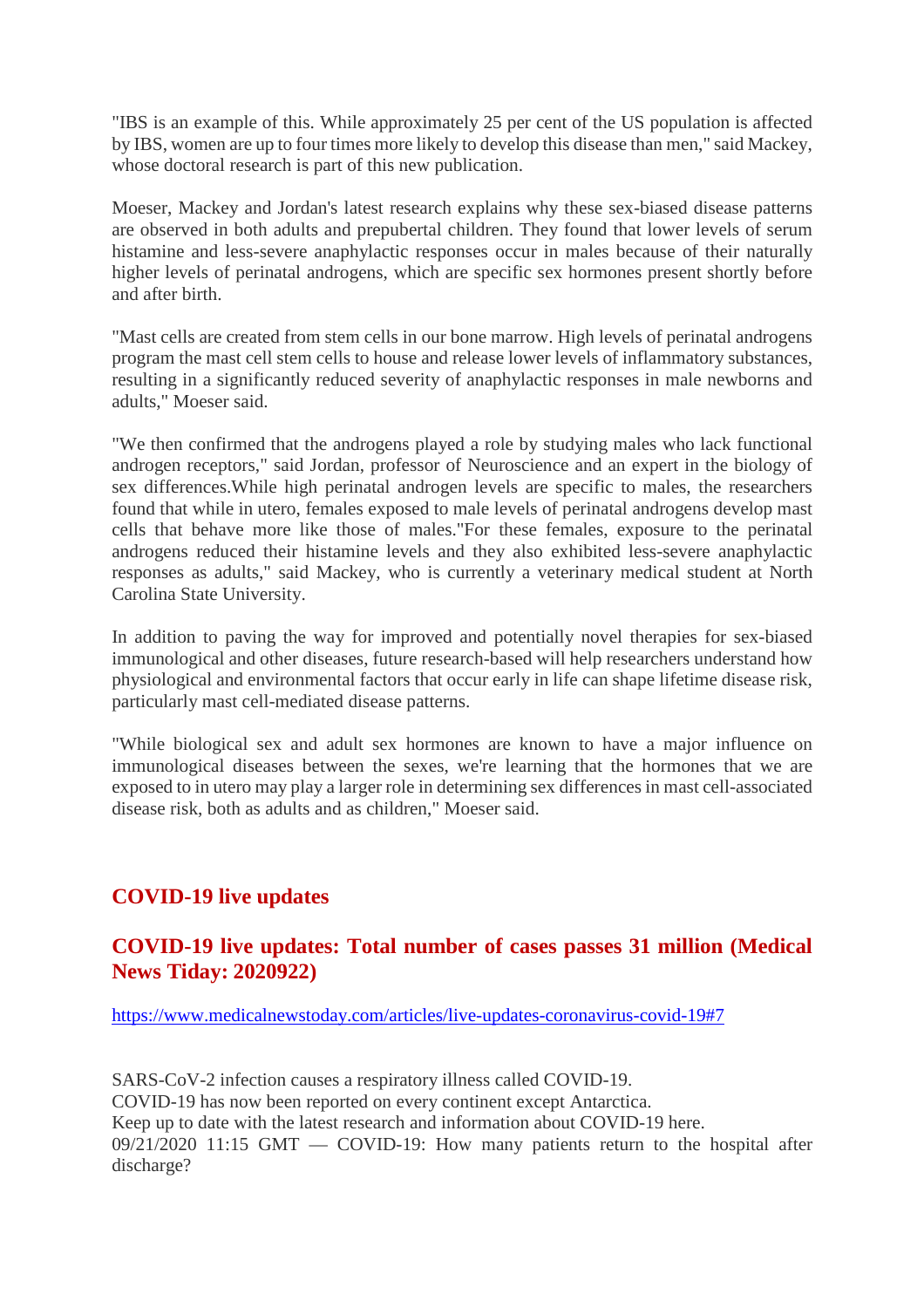Many people who arrive at the emergency room with mild COVID-19 symptoms are discharged upon initial presentation. A recent study investigates how many of these individuals are later admitted to the hospital. The authors found that doctors admitted almost 5% of these people within 72 hours.

In all, 66 patients (4.7%) returned to the emergency room and were admitted to the hospital within 72 hours because of worsening symptoms. An additional 56 patients (3.9%) also returned to the emergency room but were again discharged.

The research, which appears in the journal Academic Emergency Medicine, also identifies certain factors associated with an increased risk of readmission. These factors include age, obesity, hypertension, and hypoxia.

Read more about the research here.

09/21/2020 10:47 GMT — US cases of depression have tripled during the COVID-19 pandemic

A recent study, which features in the journal JAMA Network Open, finds that the number of adults in the United States who are experiencing depression has tripled during the pandemic. The number of affected individuals has risen from 8.5% before the pandemic to 27.8%.

Among other findings, the researchers determined that people with less than \$5,000 in savings were 50% more likely to experience symptoms of depression than those who had more.

Discussing ways to alleviate this, lead author Catherine Ettman says:

"There may be steps that policymakers can take now to help reduce the impact of COVID-19 stressors on depression, such as eviction moratoria, providing universal health insurance that is not tied to employment, and helping people return to work safely — for those able to do so."

Read MNT's full coverage of the study here.

09/18/2020 15:00 GMT — Regional WHO director: September cases spike signals 'wake-up call' for Europe

Dr. Hans Henri P. Kluge, the World Health Organization's (WHO) Regional Director for Europe, held a press conference yesterday in Copenhagen, Denmark.

In it, he reminded Europeans that, "Last week, the region's weekly tally exceeded 300,000 cases," and "More than half of European countries have reported a greater than 10% increase in cases in the past 2 weeks."

Dr. Kluge said these figures reflect higher testing rates, but they also indicate "alarming rates of transmission."

The numbers should serve as a "wake-up call for all of us," he continued. The WHO representative called for solidarity and a concerted, "amplified effort" from all European Member states.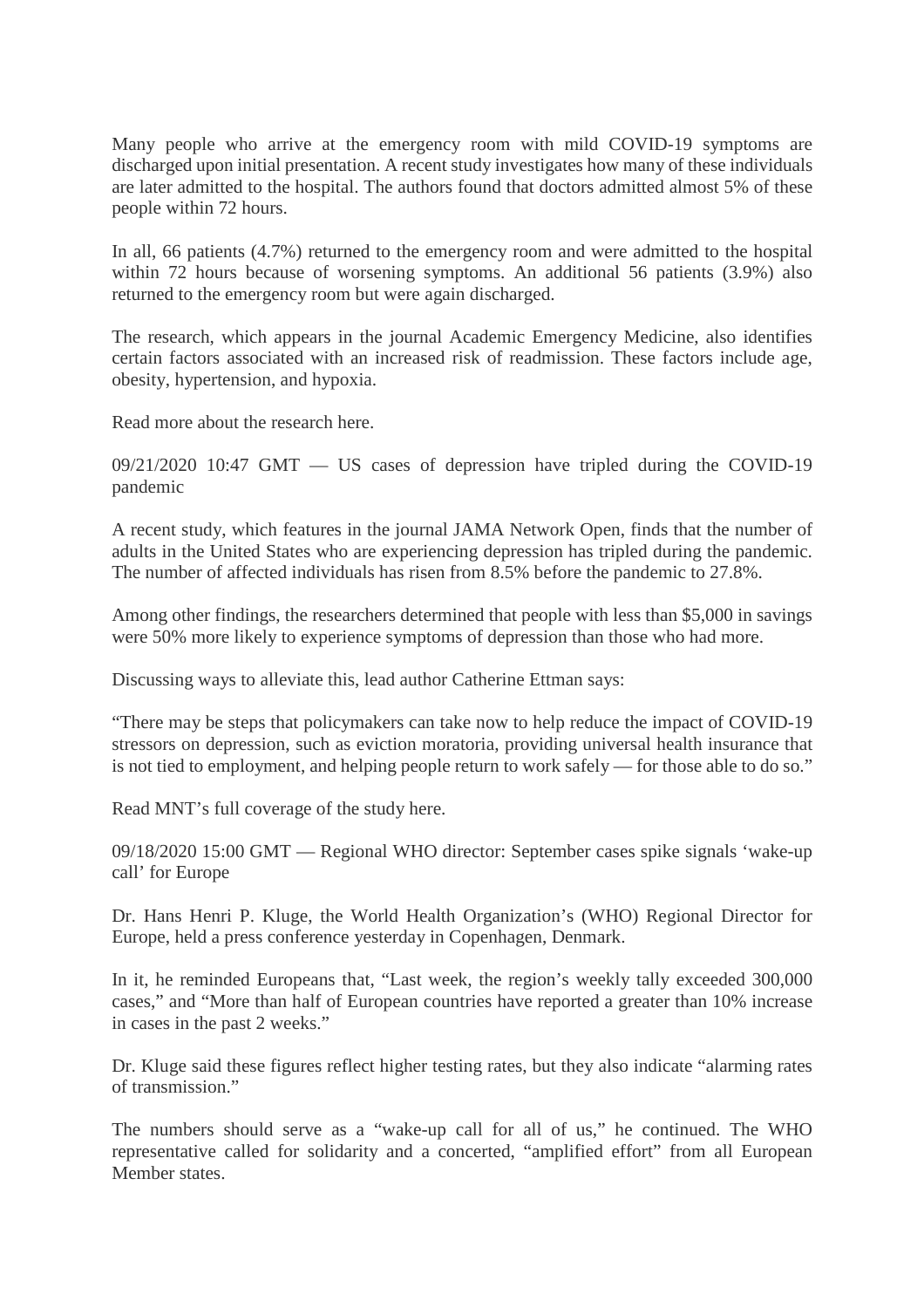To read or watch his entire message, visit the WHO website here.

09/18/2020 12:00 GMT — COVID-19 is here to stay, new research predicts

A new study predicts that the novel coronavirus is here to stay and will have a seasonal pattern, similar to the flu, wherein transmission decreases in summer and increases again in winter. This is largely due to the effect of the climate on viral transmission, the authors say.

Judging by data on similar "enveloped" viruses, cold weather may lead to the stabilization of SARS-CoV-2. Conversely, UV light in hot summer months may kill the new coronavirus. The study looks at other considerations, too.

"Therefore, the public will need to learn to live with it and continue practicing the best prevention measures, including wearing of masks, physical distancing, hand hygiene, and avoidance of gatherings," says senior study author Hassan Zaraket, Ph.D.

However, the authors emphasize that their predictions are merely a "best guess," and that this predicted seasonality is heavily reliant on the development of a vaccine and the achievement of significant herd immunity.

"This remains a novel virus, and despite the fast-growing body of science about it, there are still things that are unknown. Whether our predictions hold true or not remains to be seen in the future. But we think it's highly likely, given what we know so far, [that] COVID-19 will eventually become seasonal, like other coronaviruses," says Zaraket.

Read our full coverage here. For a comprehensive overview of the impact of weather on COVID-19, read our feature here.

09/17/2020 10:00 GMT — Trump claims vaccine will be ready next month; experts disagree

Yesterday, President Donald Trump predicted that a safe, effective vaccine would be ready to use in October and rolled out across the United States soon after. His statement is in direct contradiction to comments made by the government's top health experts.

If scientists deem one of the experimental vaccines they are currently testing as safe and effective soon, experts believe there will still be some time before it is widely available.

For instance, Dr. Robert R. Redfield, Director of the Centers for Disease Control and Prevention (CDC), believes that it may be available for frontline staff toward the end of the year or in January 2021.

Dr. Redfield also explained that should scientists develop a successful vaccine, they would probably not deploy it on a wider scale until late spring or summer.

Read more here.

09/17/2020 08:57 GMT — COVID-19: Antibody fragment could prevent infection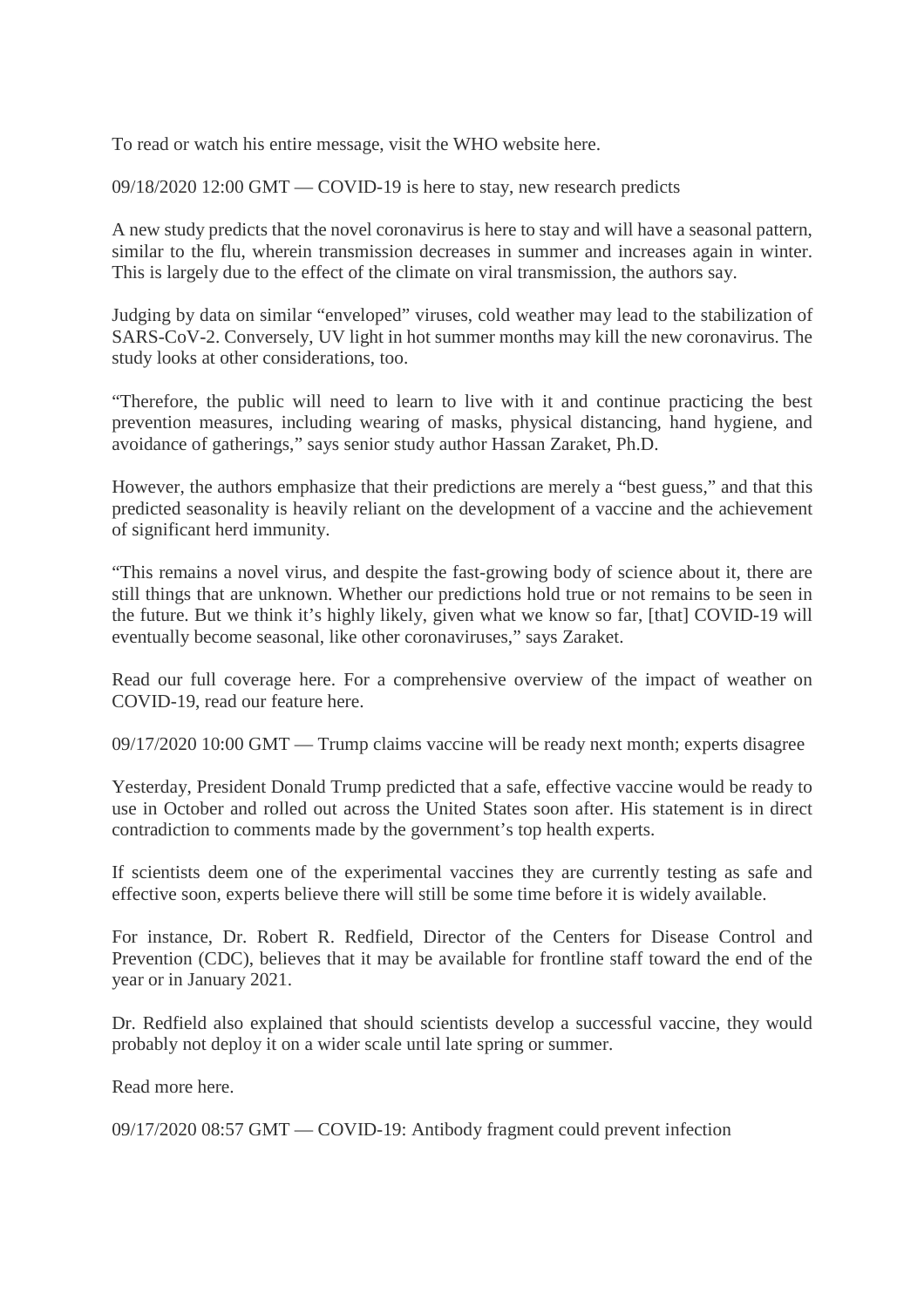A recent study, which appears in the journal Nature Communications, suggests that an antibody fragment, called a nanobody, can neutralize SARS-CoV-2. According to the authors, it is possible to produce these fragments cheaply and at scale, making it a promising candidate for the widespread prevention of COVID-19.

Senior study author Prof. Gerald McInerney says, "We hope our findings can contribute to the amelioration of the COVID-19 pandemic by encouraging further examination of this nanobody as a therapeutic candidate against this viral infection."

Read MNT's full coverage of the research here.

09/16/2020 09:21 GMT — Links between obesity, COVID-19, and bacteria

A recent review, which appears in the journal eLife, examines how the microbiome interacts with COVID-19 in the lungs. The authors believe their findings help explain why people with obesity and diabetes are more likely to develop severe acute respiratory syndrome (SARS) after infection.

The authors conclude, "The appearance of bacteria, their products, or both in the lungs of [people with obesity and diabetes] promotes interactions between viral and bacterial pathogens, resulting in a more severe lung injury in COVID-19."

Find the full study here.

09/16/2020 09:14 GMT — India passes 5 million cases

According to officials, India has now registered more than 5 million cases of COVID-19 and 82,066 related deaths. In the past 24 hours alone, the Health Ministry has reported 90,123 cases and 1,290 deaths. Already in September, they have registered more than 1 million cases.

The United States still has the highest total number of COVID-19 cases with 6.6 million, but experts believe India will surpass this figure within the next few weeks.

Read more about the situation in India here.

9/15/2020 09:58 GMT — Chinese vaccine ready by November?

According to Chinese officials, a COVID-19 vaccine could be ready for the public in November. Scientists are currently testing four candidate vaccines in late-stage clinical trials, and three of these have already been offered to frontline staff.

According to Guizhen Wu, the chief biosafety expert at China's Centers for Disease Control and Prevention (CDC), phase 3 clinical trials are going well.

Read more here.

09/15/2020 09:06 GMT — US COVID-19 cases down 15% in past week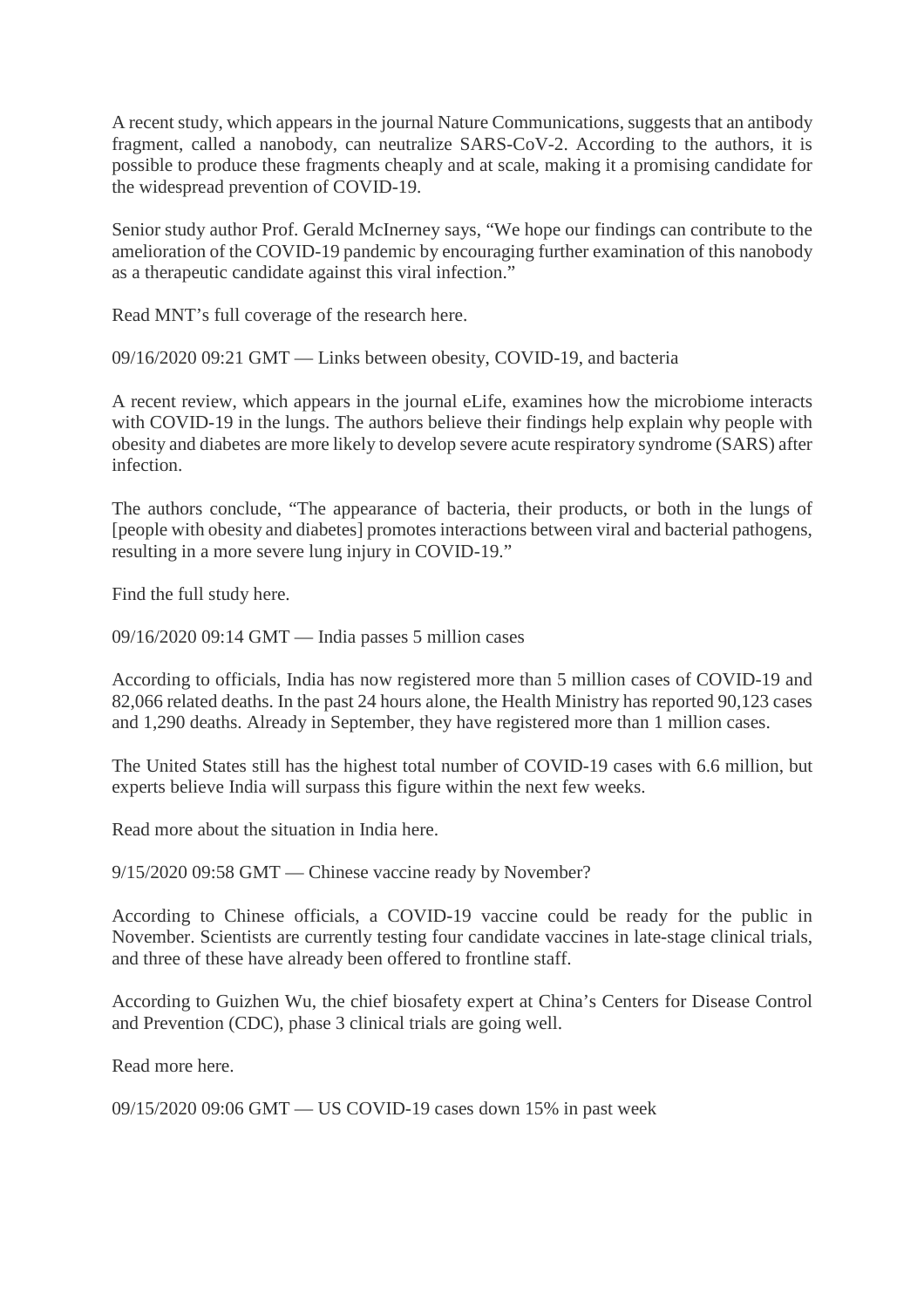Comparing the past 7 days with the 7 days before, cases of COVID-19 in the United States have dropped 15%. New cases have now dropped for 8 consecutive weeks. The number of coronavirus-related deaths has also fallen for 4 weeks in a row.

However, the number of cases in some states — including North Dakota, Wisconsin, Delaware, New Hampshire, and New Jersey — has risen for 2 weeks in a row.

Last week, on average, the U.S. tested 650,000 people each day. Of these individuals, 5.4% tested positive. This figure has dropped steadily over the past 6 weeks.

Read more here.

09/14/2020 09:37 GMT — Asthma may not increase the risk of severe COVID-19

A recent review finds that the proportion of all patients hospitalized with COVID-19 who also have asthma is similar to the prevalence of asthma in the wider population. The authors conclude that asthma is not a "significant risk factor for developing severe COVID-19 requiring hospitalization."

The researchers also found that patients hospitalized with COVID-19 who had asthma were no more likely to be intubated than other patients without asthma.

"The CDC [place] people with asthma at higher risk [of] COVID-related hospitalization," explains senior author Dr. Fernando Holguin. "However, many international studies show low numbers of [people with asthma] among hospitalized COVID-19 patients. These findings challenge the assumption about asthma as a risk factor."

Read MNT's coverage of the study here.

09/11/2020 11:56 GMT — No evidence of 'cytokine storm' in COVID-19

Contrary to current theories, a recent study concludes that COVID-19 is not associated with a cytokine storm. The findings could have implications for treatment, suggesting that anticytokine therapies may not be beneficial. The new study appears in JAMA Network.

Read our coverage of the study here.

09/11/2020 09:15 GMT — Latin America registers 8 million cases

Globally, Latin America now has the highest number of COVID-19 cases, with more than 8 million infections. Brazil remains the worst-affected country in the region, with 4.2 million infections. However, the daily average number of cases across the region is falling.

Yesterday, Brazil reported 40,557 new infections, which is a decrease from recent days. Similarly, Peru, Colombia, and Mexico also registered slightly lower average numbers of cases.

Read more about the situation in Latin America here.

09/10/2020 10:34 GMT — Critically ill patients have robust immunity to new coronavirus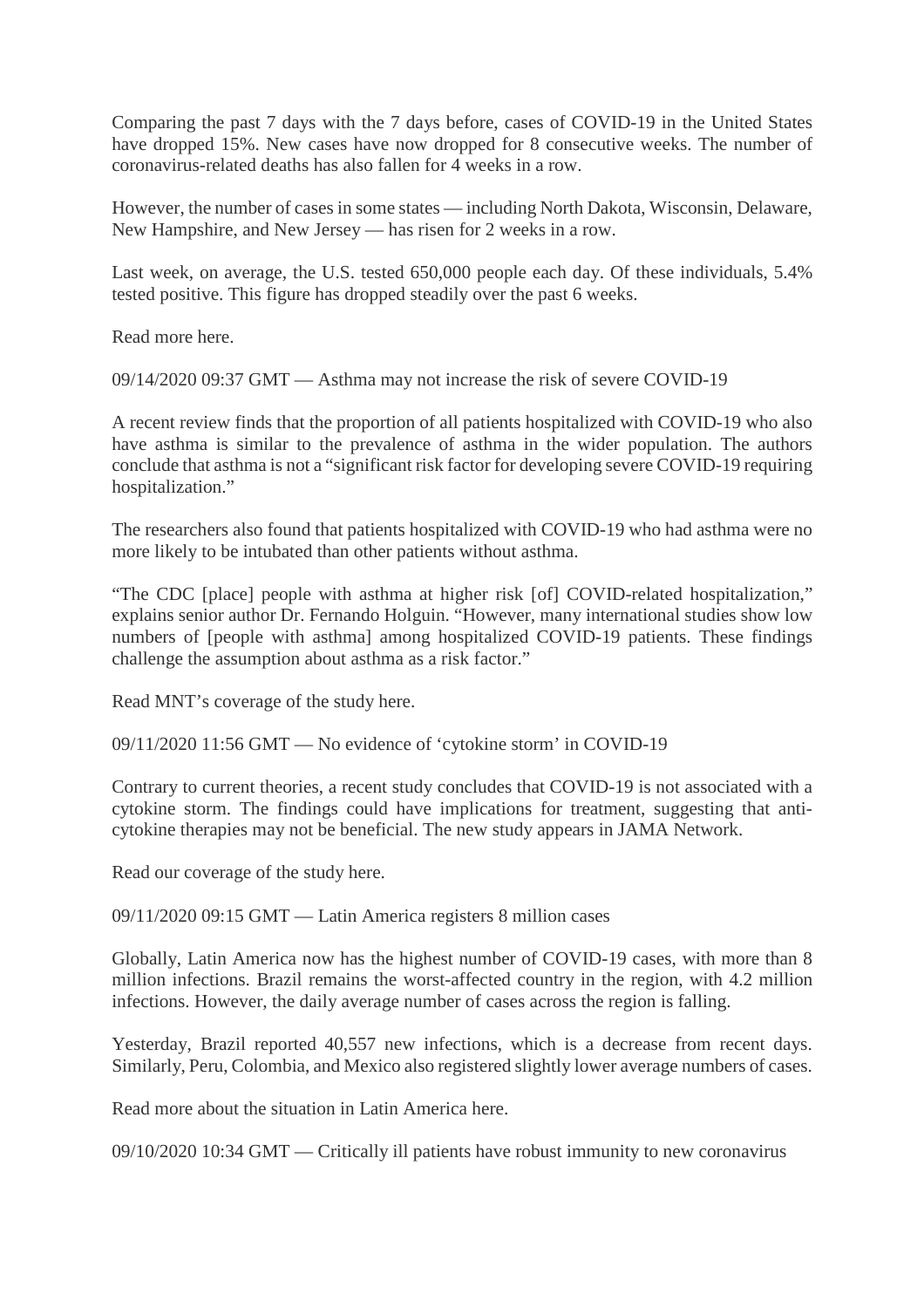A recent study suggests immune responses to SARS-CoV-2 in severely ill patients are as strong or stronger than those of patients with milder COVID-19. This adds to the evidence that the immune system itself is to blame for the most life-threatening form of the infection.

The results of the study appear in the journal Cell Reports Medicine. Lead author Prof. Nina Babel explains, "Even though further studies will be necessary to understand the specific mechanism of COVID-19 development, our data suggest that excessive SARS-CoV-2-specific T cell response can cause [immune damage] leading to COVID-19-related lung failure."

Find more about the study here.

09/10/2020 09:18 GMT — Promising results for Russian vaccine

A new paper, which appears in The Lancet, details the results of two early phase clinical trials of the Russian Sputnik V vaccine. According to the authors, the vaccine "has a good safety profile and induced strong humoral and cellular immune responses in participants."

However, it is worth noting that the researchers had designed the trials to assess the safety and immunogenicity of the vaccine, not to evaluate whether it can prevent COVID-19. Senior author Prof. Alexander Gintsburg explains the next steps:

"The phase 3 clinical trial of our vaccine was approved on 26 August, 2020. It is planned to include 40,000 volunteers from different age and risk groups and will be undertaken with constant monitoring of volunteers through an online application."

## **COVID-19: Russian vaccine**

# **Hope during COVID-19: Russian vaccine holds promise and other findings (Medical News Tiday: 2020922)**

While the pandemic is still ongoing, we continue to round up the scientific studies that offer encouraging results to help us envisage an end to the current crisis.

Sputnik V shows promise in post-registration trials in Russia.

Photo credit: Natalia Kolesnikova/AFP via Getty Images

All data and statistics are based on publicly available data at the time of publication. Some information may be out of date. Visit our coronavirus hub and follow our live updates page for the most recent information on the COVID-19 outbreak.

Firstly, scientists at the Gamaleya Research Institute of Epidemiology and Microbiology, in Moscow, devised a candidate vaccine that elicits a robust immune response, with reportedly no serious side effects in humans.

The last few weeks also saw the development of a much faster COVID-19 test and an experimental intranasal vaccine that was effective in mice.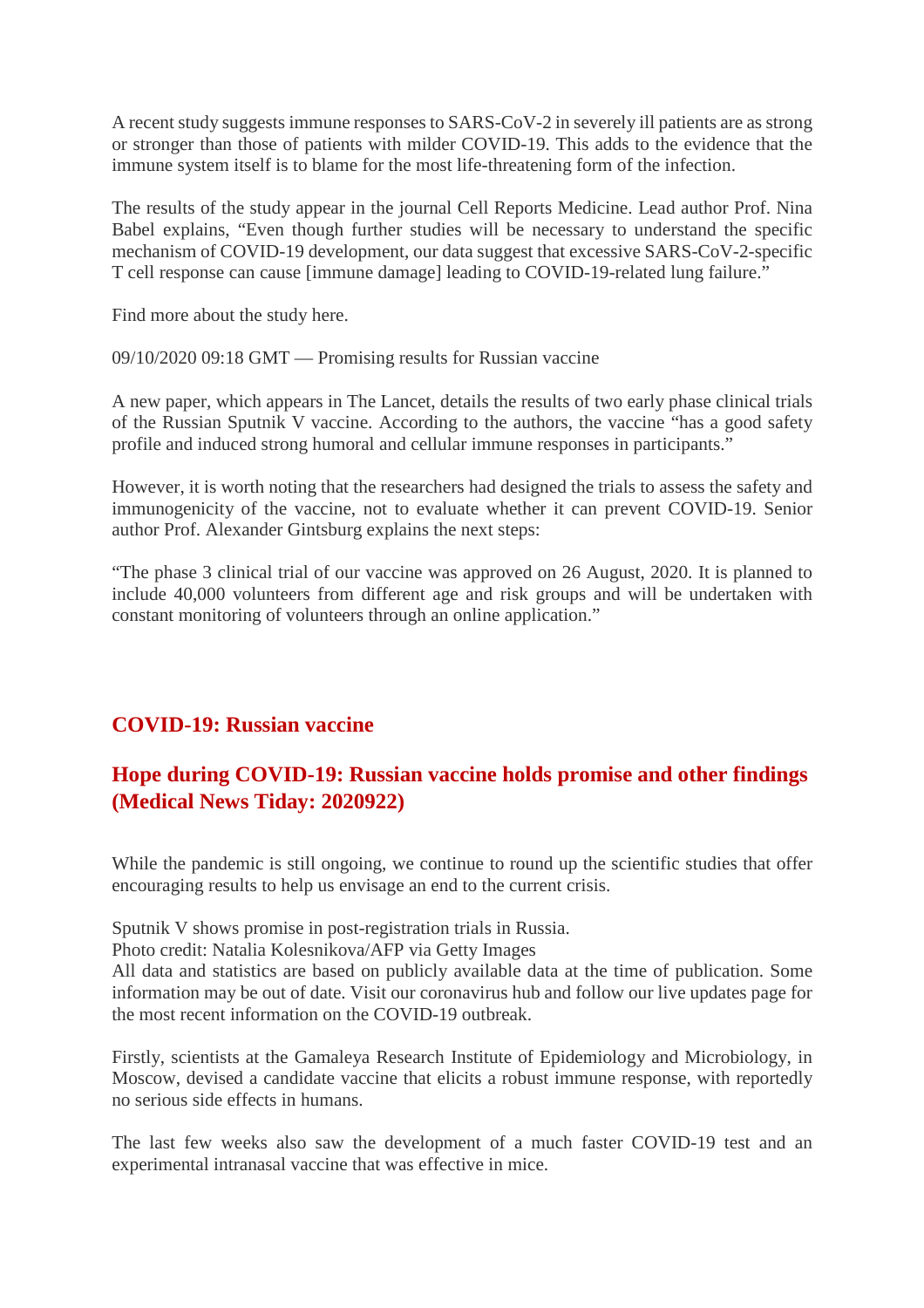Finally, a meta-analysis helps settle the matter of whether blood pressure drugs make COVID-19 better or worse, while an arthritis drug may reduce severe illness.

Article highlights:

Stay informed with live updates on the current COVID-19 outbreak and visit our coronavirus hub for more advice on prevention and treatment.

Russian candidate vaccine safe, triggers immune response

The Russian experimental vaccine, known as Sputnik V, uses a modified version of an adenovirus that causes the common cold. Denis Logunov, the study's first author and head of the research lab at Gamaleya, explains how it works.

"When adenovirus vaccines enter people's cells, they deliver the SARS-CoV-2 spike protein genetic code, which causes cells to produce the spike protein. This helps teach the immune system to recognize and attack the SARS-CoV-2 virus," Logunov says.

The researchers assessed the candidate vaccine in a small phase 1 and 2 trial that lasted 42 days and included 38 healthy participants aged 18–60.

At this point in the study, the scientists wanted to assess the experimental vaccine's safety and its ability to elicit an immune response, rather than whether it can prevent infections with the new coronavirus.

The results showed a strong immune response in the participants. They developed antibodies and T cell responses, both of which are important in fighting off an infection.

The Russian candidate vaccine was also reported to be safe and did not elicit any serious side effects. Next, the team plans to enter phase 3 of the trial, which will involve 40,000 participants.

READER SURVEY

Please take a quick 1-minute survey Your answers will help us improve our experience. You're the best!

Repurposing an arthritis drug

Japanese-based scientists from Osaka University and Osaka Habikino Medical Center believe they could repurpose an arthritis drug to treat severe COVID-19.

The team began their research by focusing on cytokines, proteins secreted by immune cells, with key immunomodulatory functions. They aimed to understand their role in cytokine storms — the immune system phenomenon that may lead to fatal outcomes in COVID-19.

With this in mind, the scientists studied the cytokine profiles of 91 patients with cytokine storms due to "bacterial sepsis, acute respiratory distress syndrome, or burns."

After focusing on various interleukins — a type of cytokine — the scientists found a rise in interleukin-6 (IL-6) early in the disease process, which piqued their interest.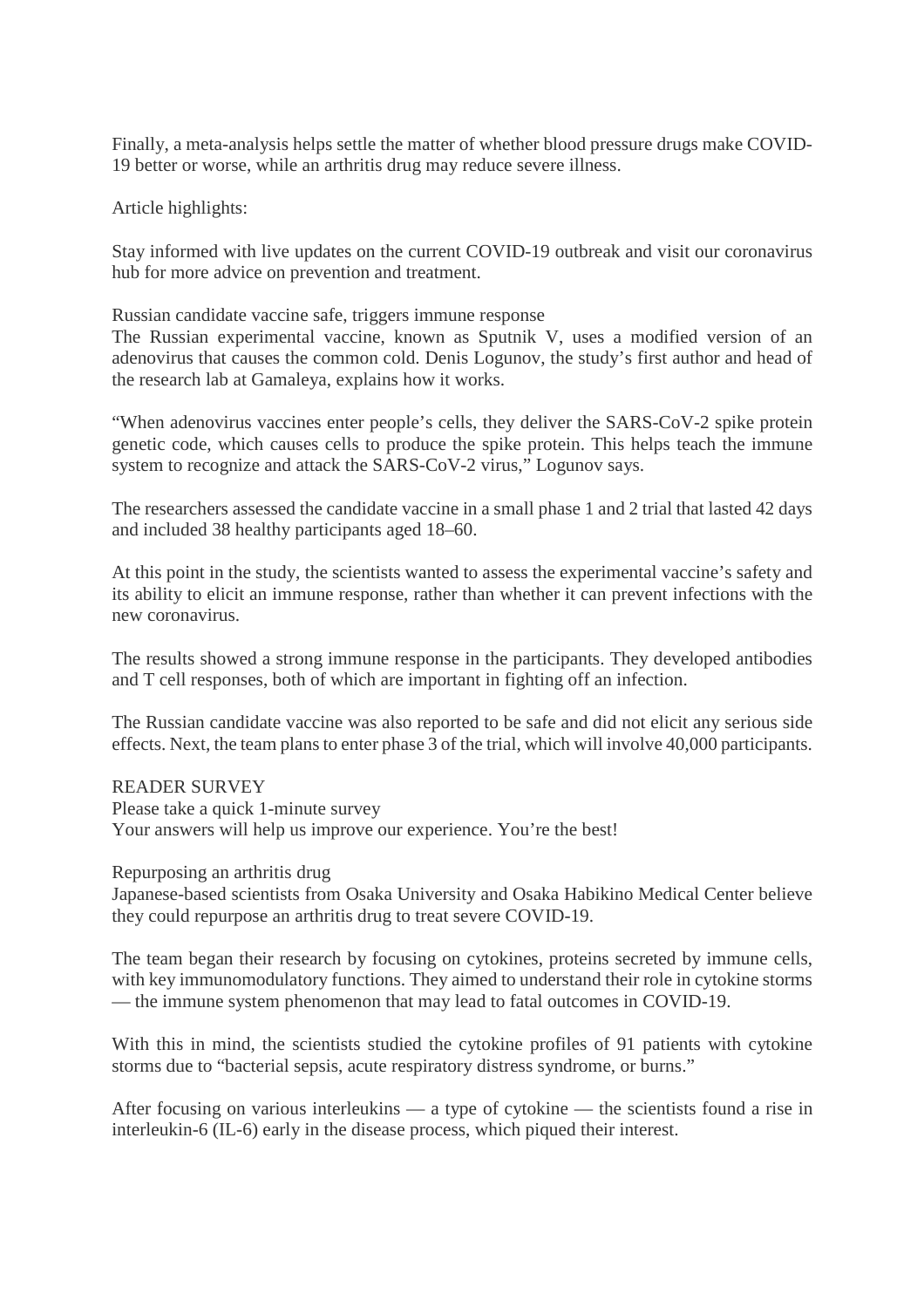In turn, this increase in IL-6 triggered a rise in a protein called PA-1, which leads to blood clotting.

So, the scientists gave participants injections of the antibody-based drug tocilizumab (Actemra), which blocks IL-6 signaling.

When people with severe COVID-19 received tocilizumab, their levels of the blood clotting PA-1 protein decreased. Also, the drug eased symptoms and improved critical illness for these patients.

#### MEDICAL NEWS TODAY NEWSLETTER

Stay in the know. Get our free daily newsletter Expect in-depth, science-backed toplines of our best stories every day. Tap in and keep your curiosity satisfied.

Enter your email Your privacy is important to us

#### Intranasal vaccine works in mice

Researchers from Washington University School of Medicine in St. Louis (WUSTL) have devised a new experimental intranasal vaccine, tested in mice with COVID-19.

Similar to the Russian candidate vaccine, WUSTL's counterpart also uses a modified adenovirus inserted with the coronavirus' spike protein.

In mice, one vaccine dose protected against infection with SARS-CoV-2.

Speaking to MNT about their findings, senior study author Prof. Michael S. Diamond explained that the intranasal vaccine would not use a live form of the virus. This made it safer than other vaccines administered through the nose, such as the regular influenza vaccine.

"In these mouse models, the vaccine is highly protective. We're looking forward to beginning the next round of studies and ultimately testing it in people to see if we can induce the type of protective immunity that we think will not only prevent infection but also curb pandemic transmission of this virus," said Prof. Diamond.

"Any vaccine can cause side effects," he continued. "However, because the vaccine does not replicate, it could not cause unanticipated infection the way a 'live' vaccine could — in this way, it would be safer."

"We will soon begin a study to test this intranasal vaccine in nonhuman primates with a plan to move into human clinical trials as quickly as we can."

— Prof. Michael S. Diamond

Hypertension drugs may improve COVID-19 survival

After much debate, a review pooling data from 19 studies concludes that long-term use of hypertension drugs, known as ACE2 inhibitors, might lower the risk of severe illness from the new coronavirus.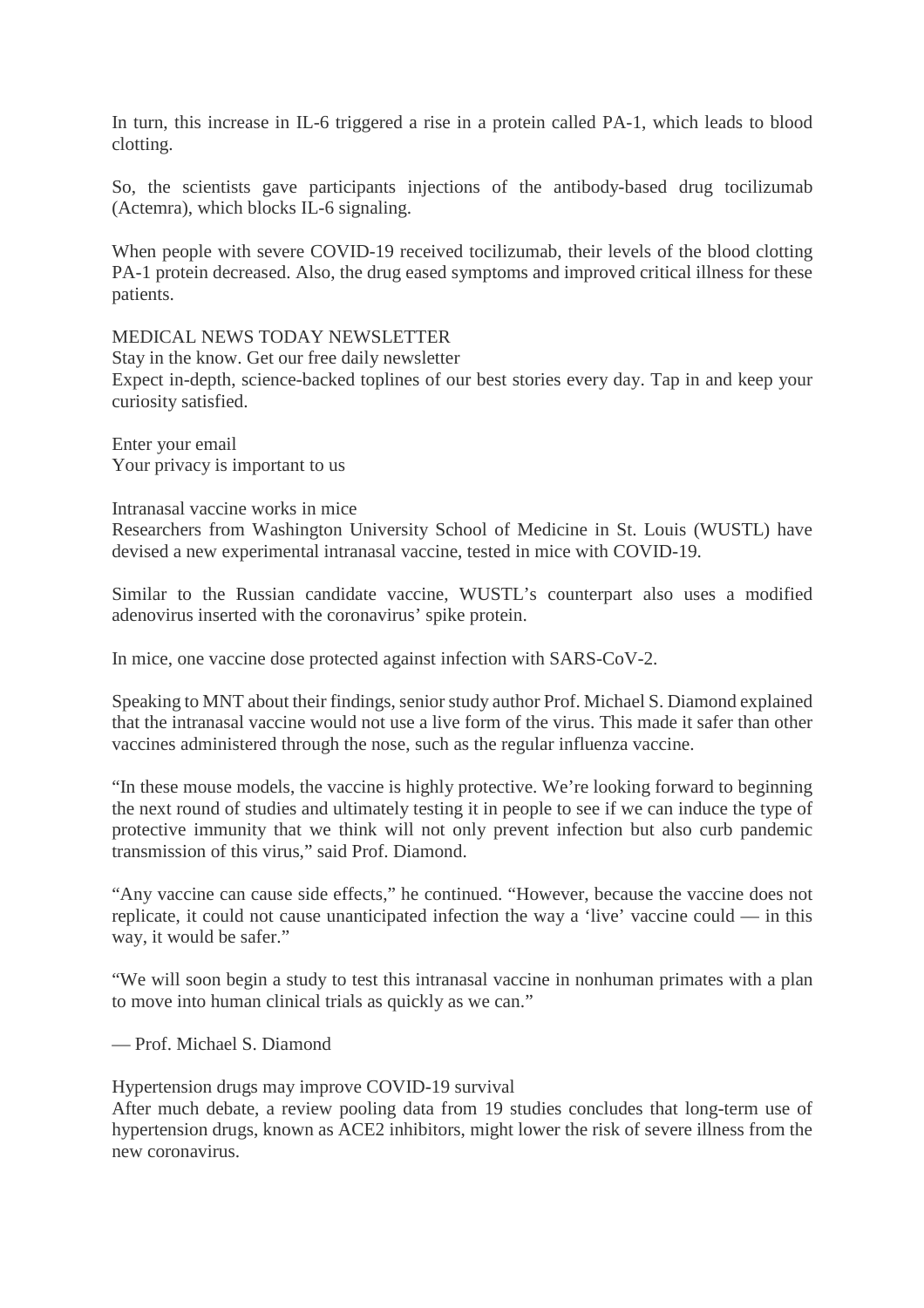Since the beginning of the pandemic, the role of these drugs has been controversial. Some researchers suggest they might worsen outcomes, while other studies show no effect on infection severity.

The review, which is the largest meta-analysis on the subject, found that COVID-19 patients with high blood pressure who took the drugs were 33% less likely to die or have severe illness than patients with hypertension who did not take them.

Lead researcher Dr. Vassilios Vassiliou, of the Norwich Medical School at the University of East Anglia, United Kingdom, comments on the findings.

He says, "[T]he important thing we showed was that there is no evidence that these medications might increase the severity of COVID-19 or risk of death," says Dr. Vassiliou.

"On the contrary, we found there was a significantly lower risk of death and critical outcomes, so they might, in fact, have a protective role — particularly in patients with hypertension."

– Dr. Vassilios Vassiliou

He continues: "As the world braces itself for a potential second wave of the infection, it is particularly important that we understand the impact that these medications have in COVID-19 patients. Our research provides substantial evidence to recommend continued use of these medications if the patients were taking them already."

For live updates on the latest developments regarding the novel coronavirus and COVID-19, click here.

#### **Insomnia And Diabetes**

# **Insomnia And Diabetes Link: डायिबटीज कराजधानी मया इसं ोमिनया बढ़ा रहा हैमरीजक सं या? (Navbharat Times: 2020922)**

https://navbharattimes.indiatimes.com/lifestyle/health/mental-disease-insomnia-may-be-a-trigger-factor-for-diabetestype-two-a-recent-study-reviles-in-hindi/articleshow/78248526.cms?story=6

हमारे देश में बढ़ते शुगर रोगियों का एक बड़ा कारण नींद की कमी हो सकता है, यहां जानें क्यों सामने आ रही है यह बात...

mental disease insomnia may be a trigger factor for diabetes type two a recent study reviles in hindi

Insomnia And Diabetes Link: डायबिटीज की राजधानी में क्या इंसोमनिया बढ़ा रहा है मरीजों की संख्या?

भारत को शुगर के रोगियों की राजधानी कहा जाता है। क्योंकि हमारे देश में दनिया के सबसे अधिक डायबिटिक पेशंट रहते हैं। इसके साथ ही हमारे देश में दुनियाभर के युवाओं की एक बड़ी आबादी भी रहती है। प्रधानमंत्री नरेंद्र मोदी के भाषणों में आप अक्सर सुनते होंगे कि हमारा राष्ट्र एक युवा राष्ट्र है। इसलिए हमारे देश में अपार ऊर्जा और अपार संभावनाए हैं...

सपने पूरे करने के लिए सजगता जरूरी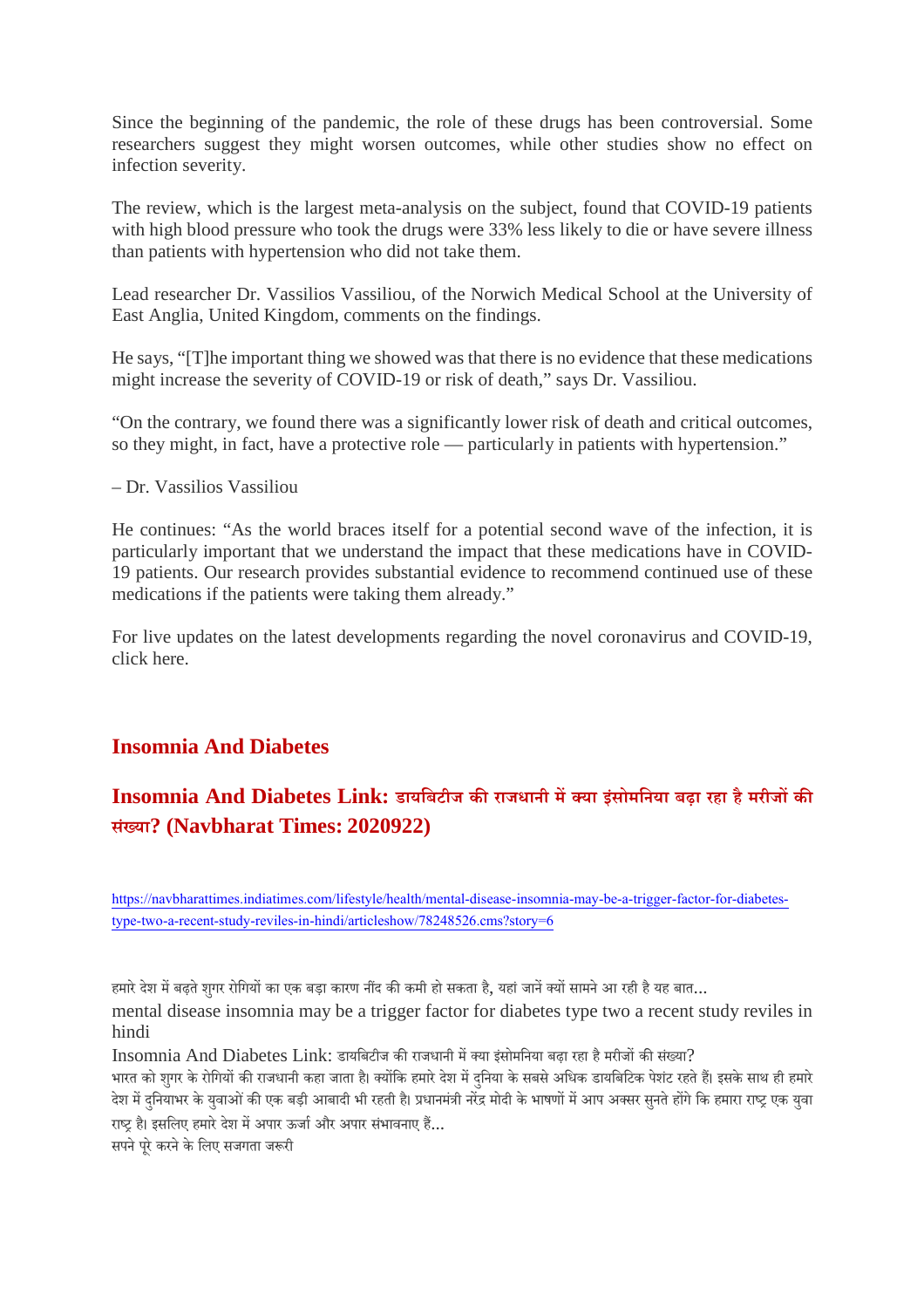-प्रधानमंत्री नरेंद्र मोदी हमारे देश के युवाओं को उनकी क्षमता और शक्ति का अहसास कराने के लिए बार-बार यह बात करते हैं कि हम एक युवा देश हैं। लेकिन हमारे देश के युवा अपनी शक्ति का पूरा उपयोग तभी कर पाएंगे जब वे मानसिक और शारीरिक रूप से स्वस्थ रहेंगे।

#### तेजी से बढ़ रहे हैं युवा रोगी

-हमारे देश में युवा रोगियों की संख्या में भी काफी तेजी से वृद्धि हो रही है। इसका मुख्य कारण है खान-पान और सेहत को लेकर बरती जा रही लापरवाही। यह एक बड़ी वजह है कि जिस कारण हमारे देश में ना केवल टाइप-1 बल्कि टाइप-2 डायबिटीज के रोगी भी बहत तेजी से बढ़ रहे हैं।

#### एक नया कारण आया है सामने

-अब तक माना जाता रहा है कि टाइप-2 डायबिटीज की शिकायत आमतौर पर खान-पान और लाइफस्टाइल से जुड़ी दिक्कतों के चलते होती है। लेकिन हालही हुई एक स्टडी में यह बात सामने आई है कि टाइप-2 डायबिटीज की समस्या का एक बड़ा कारण इंसोमनिया भी है।

#### क्या होता है इंसोमनिया?

-नींद ना आने की बीमारी को इंसोमनिया कहा जाता है। जो लोग चाहकर भी सो नहीं पाते हैं, वे इस बीमारी से ग्रसित हो सकते हैं। इंसोमनिया की समस्या तनाव, एंग्जाइटी और डिप्रेशन की वजह से भी हो सकती है। क्योंकि इन मानसिक समस्याओं के कारण हमारे ब्रेन में हॉमोनल संतुलन बिगड़ जाता है और नींद प्रभावित होती है।

#### क्या है इंसोमनिया का शुगर से लिंक?

-पिछले दिनों यूके के वैज्ञानिकों द्वारा की गई एक स्टडी में यह बात सामने आई है कि जिन लोगों को इंसोमनिया की शिकायत होती है, उनमें डायबिटीज टाइप-2 का खतरा उन लोगों की तुलना में 17 प्रतिशत अधिक हो जाता है, जिनमें यह रोग नहीं होता है।

#### आपको बरतनी होगी यह सतकता

-स्वयं और अपने परिवार को डायबिटीज टाइप-2 के खतरे से बचाए रखने के लिए जरूरी है कि आप इस बात का ध्यान रखें कि सोने का एक निश्चित समय हो। सोने और जागने का समय निश्चित होने पर हमारे शरीर की बायॉलजिकल क्लॉक ठीक तरह से काम करती है।

-इससे हमें हॉर्मोन्स से जुड़ी बीमारियां नहीं होती हैं, हमारा शरीर स्वस्थ रहता है तो दिमाग भी शांति से काम कर पाता है और नींद के लिए जरूरी मेलाटॉनिन हॉर्मोन को सही मात्रा में प्रड्यूस कर पाता है।

खतरनाक है नींद न आने की बीमारी, ऐसे करें बचाव

ऑफिस में सारा दिन आती रहती है नींद? ऐसे करें दूर

Navbharat Times News App: देश-दुनिया की खबरें, आपके शहर का हाल, एजुकेशन और बिज़नेस अपडेट्स, फिल्म और खेल की दुनिया की हलचल, वायरल न्यूज़ और धर्म-कर्म... पाएँ हिंदी की ताज़ा खबरें डाउनलोड करें  $\operatorname{NBT}$  ऐप लेटेस्ट न्यूज़ से अपडेट रहने के लिए NBT फेसबुक पेज लाइक करें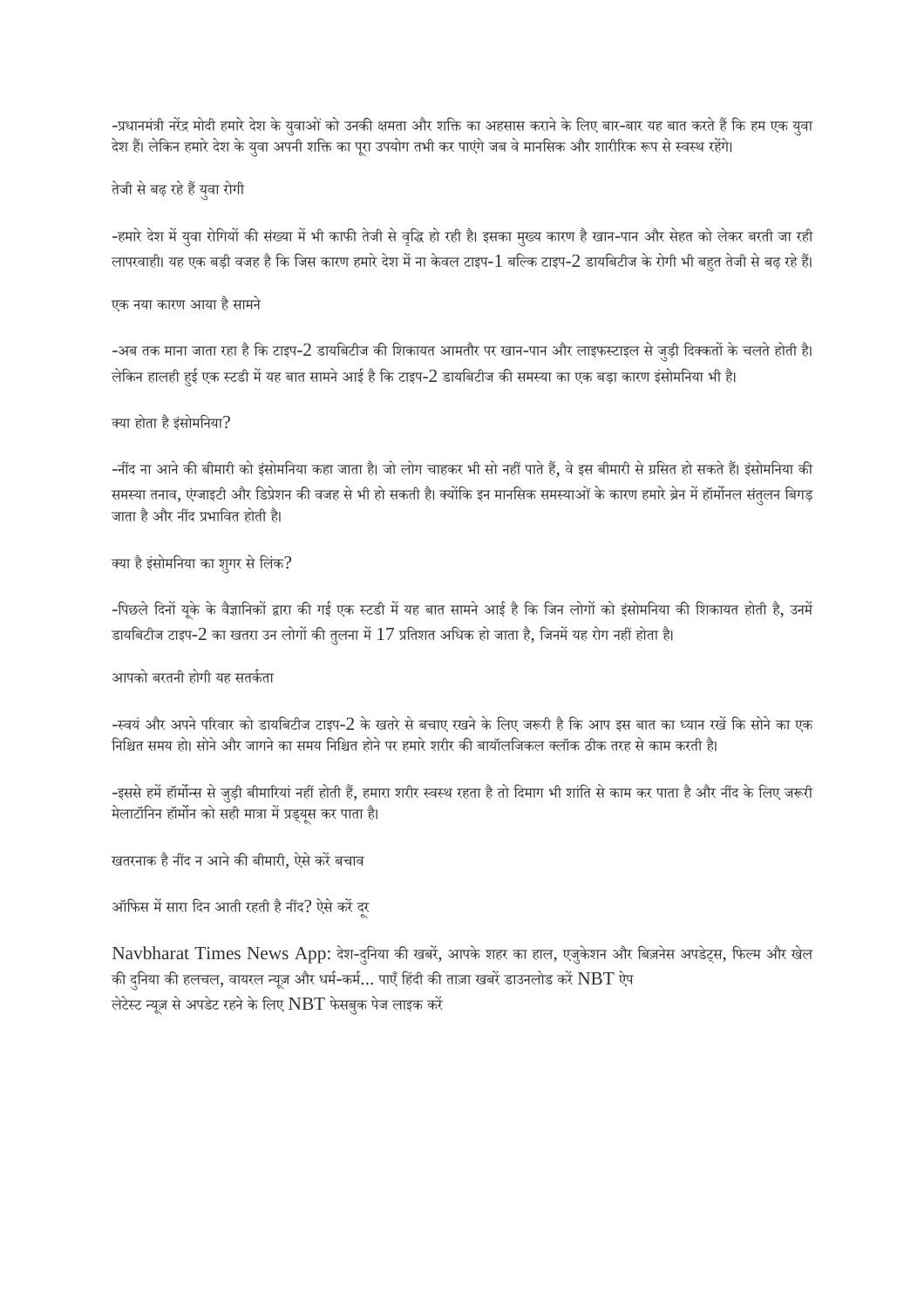# **Surgery (Hindustan: 2020922)**

https://epaper.livehindustan.com/imageview\_329455\_86427630\_4\_1\_22-09-2020\_2\_i\_1\_sf.html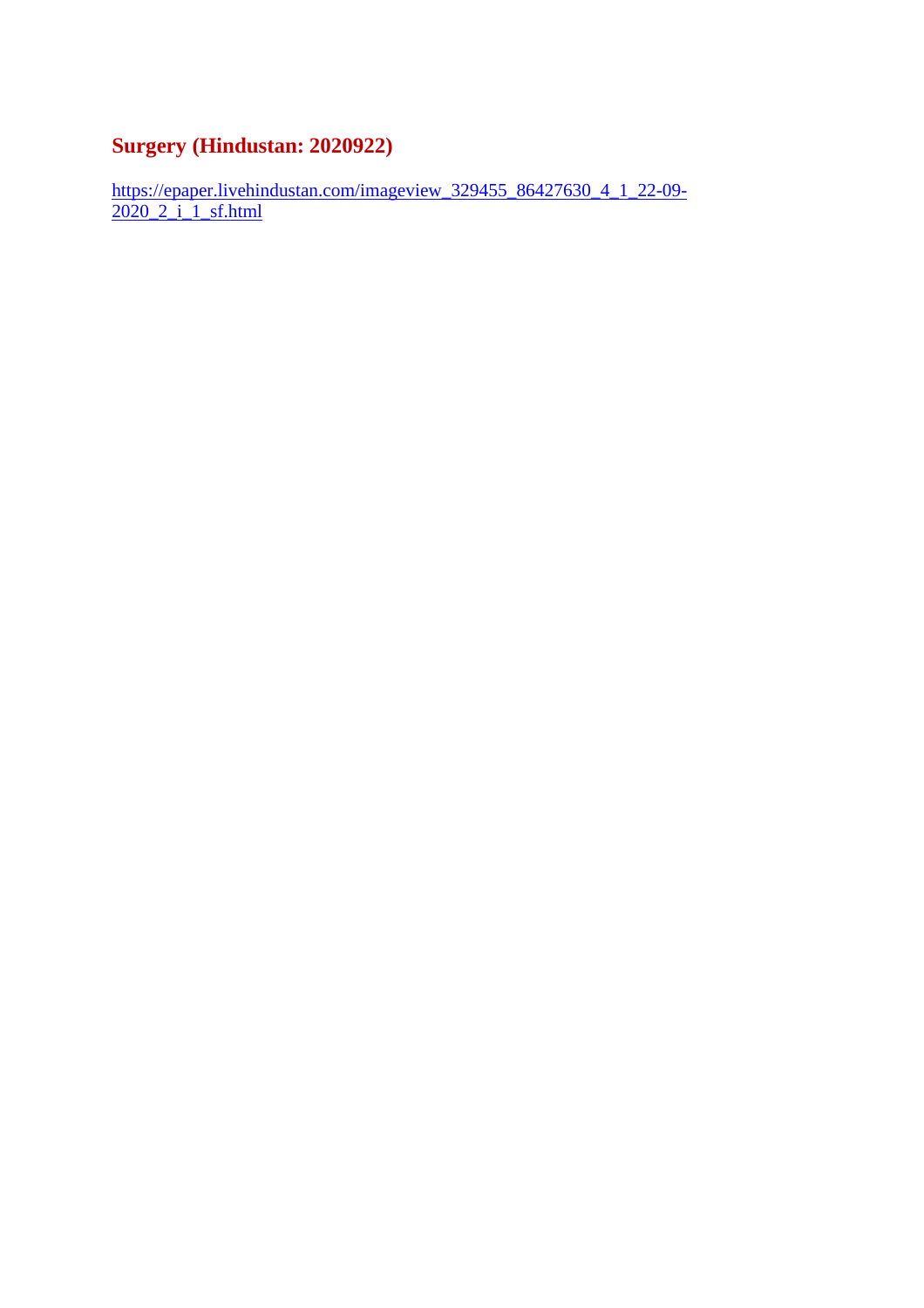# एम्स में 6 महीने से रूटीन सर्जरी बंद, मरीज परेशान

# समस्या

# नई दिल्ली | वरिष्ट संवाददाता

दिल्ली के एम्स में लगभग पिछले छह महीने रूटीन सर्जरी बंद पड़ी हैं। फिलहाल इमरजेंसी सर्जरी ही कि जा रही हैं। अन्य बीमारियों से पीड़ित मरीजों को इलाज के लिए अभी भी भटकना पड रहा है। दिल्ली में कोरोना के अलावा कैंसर और दिल जैसी गम्भीर बीमारियों के मरीजों को खासी परेशानी झेलनी पड़ रही है।

दीपिका न्यूरो सर्जरी के लिए भटक **रही :** गाजियाबाद की रहने वाली दीपिका को न्यूरो की गंभर बीमारी है। 17 फरवरी 2019 को उन्होंने एम्स में दिखाया था तो डॉक्टरों ने उन्हें न्यूरो सर्जरी के लिए कहा था। उन्हें सर्जरी के लिए जुलाई का समय दिया था, लेकिन कोरोना की वजह से सर्जरी नहीं हो सकी। अब वो बेहद गंभीर रूप से बीमार हो गयी हैं। पिछले महीने उन्हें ओपीडी में बुलाया गया और कहा गया कि जल्द सर्जरी करेंगे, लेकिन अब कोरोना के मामले फिर से बढ़ने से समय बढ़ा दिया गया। अब वे दूसरे अस्पतालों में ओपीडी

# रोजाना ७०० छोटी-बडी सर्जरी होती थी

एम्स में कोरोना काल से पहले 700 से 750 छोटी बडी सर्जरी हर रोज होती थीं। हालांकि अब सिर्फ इमरजेंसी ऑपरेशन हो रहे हैं। ऐसे में न्यूरो, कैंसर जैसे विभागों में सर्जरी के लिए समय मिलने के लिए जहां लोगों को तीन से पांच साल का समय लग रहा था अब यह बढ सकता है ।

में दिखाना चाहती हैं। न्यूरो सर्जरी की व्यवस्था एम्स के अलावा आरएमल, सफदरजंग और जीबी पंत में ही उपलब्ध है। ऐसे में उन्हें कहीं भी ओपीडी के लिए समय नहीं मिल रहा।

कोरोना के इलाज में जुटे 50 **फीसदी रेजिडेंट डॉक्टर:** एम्स में एक वरिष्ठ डॉक्टर ने बताया कि मुख्य विभागों जैसे मेडिसिन, कार्डियो, नेफ्रोलॉजी और कैंसर विभाग के 50 फीसदी डॉक्टर कोरोना के इलाज में लिए गए हैं। कोरोना के इलाज के लिए अस्पताल में कॉमन पूल बनाया गया है। इसी पूल में हर विभाग से 50 फीसदी .<br>रेजिडेंट डॉक्टरों को लिया गया है।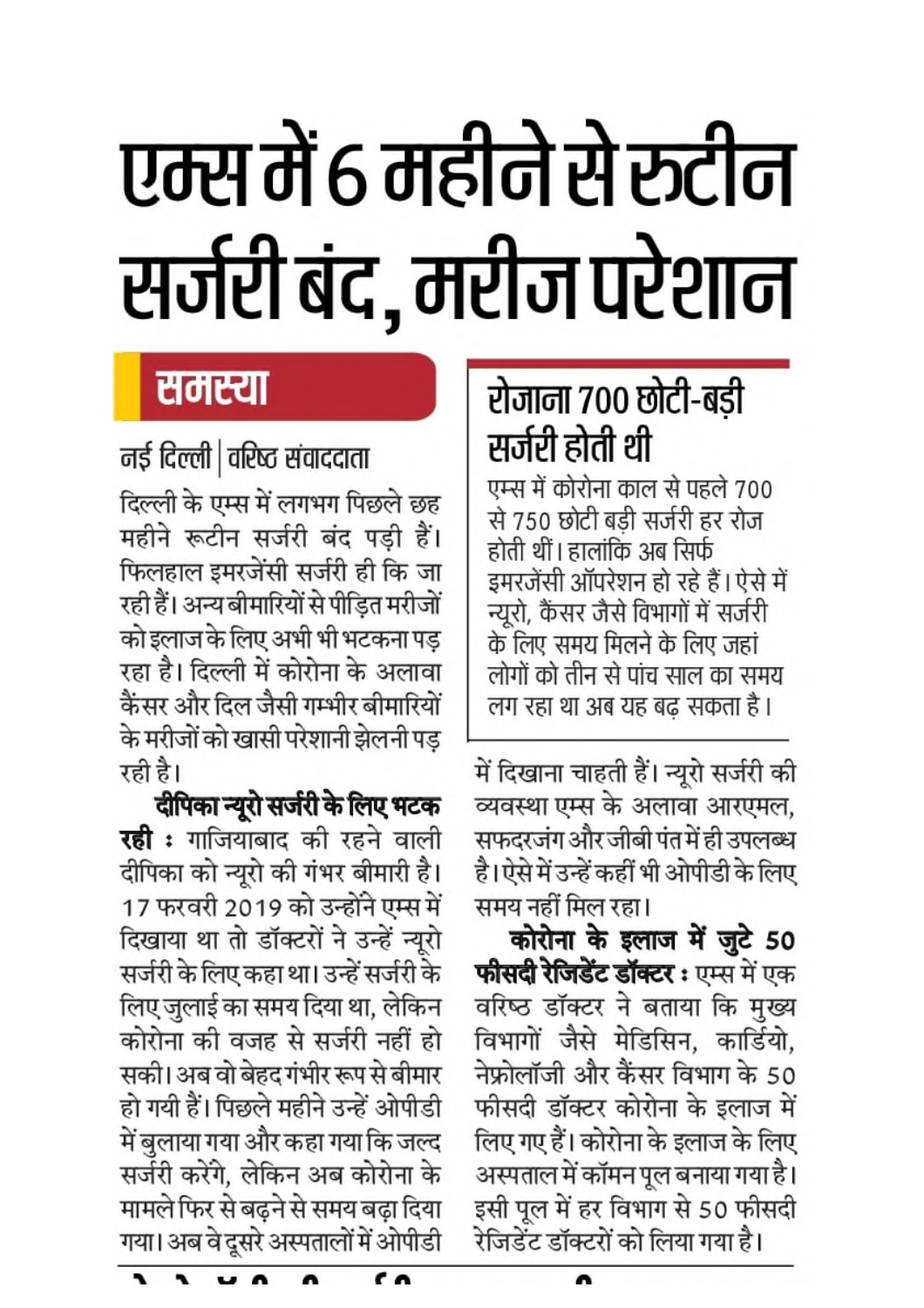#### **Health Care Services (Hindustan: 2020922)**

https://epaper.livehindustan.com/imageview\_329456\_86226374\_4\_1\_22-09- 2020\_3\_i\_1\_sf.html

# सरकारी अस्पतालों में 500 आईसीयू बेड बढ़ेंगे : जैन

अनुसार बडे निजी अस्पताल के बेड और आईसीय करीब-करीब भर चके हैं। इसके उलट सरकारी अस्पताल में बेड से लेकर वेंटिलेटर और आईसीय बेड बडी संख्या में खाली हैं। हांलाकि सरकार ने हाल ही में 33 बडे अस्पतालों को कोरोना मरीजों के लिए 33 प्रतिशत आईसीय बेड आरक्षित रखने के निर्देश दिए थे।

प्लाज्मा मिलने में कोई दिक्कत **नहीं:** सत्येंद्र जैन ने प्लाज्मा को लेकर एक बड़ी जानकारी दी। उन्होंने बताया .<br>कि अब दिल्ली में प्लाज्मा मिलने में किसी तरह की कोई परेशानी सामने नहीं आ रही है। आईएलबीएस से प्लाज्मा आसानी से मिल सकता है। उन्होंने कहा कि राजधानी में कोरोना से मौत की दर काफी कम हो गई है। 10 दिन की मृत्यु दर 0.77 है। अब तक कुल मृत्यु दर 2.02 है।दिल्ली में अब तक 25 लाख से ज्यादा जांच हो चकी हैं।



सत्येंद्र जैन, स्वास्थ्य मंत्री वाले मरीजों के कारण आईसीय बेड भर रहे हैं। दिल्ली के अस्पतालों में भर्ती मरीजों में लगभग 30 प्रतिशत मरीज दुसरे राज्यों से हैं। दुसरे राज्यों के मरीजों ने जिन बड़े अस्पतालों का नाम सुन रखा होता है. वे वहीं जाते हैं।

ऐसे में सरकारी अस्पतालों में आईसीय बेड अब भी आसानी से उपलब्ध हैं. सिर्फ निजी अस्पतालों में बेडों को लेकर थोडी समस्या है. जिसे जल्द ही हल कर दिया जाएगा।

सरकारी अस्पताल खाली, निजी **फुल :** कोरोना एप के डैशबोर्ड के

# तैयारी

## नई दिल्ली | वरिष्ट संवाददाता

दिल्ली में कोरोना के लगातार बढते मामलों के बीच आईसीय बेड की घटती संख्या ने दिल्ली सरकार की चिंता बढा दी है। दिल्ली सरकार आने वाले सप्ताह में दिल्ली सरकार के अस्पतालों में 500 आईसीय बेड बढाने जा रही है। दिल्ली के स्वास्थ्य मंत्री सत्येंद्र जैन ने सोमवार को अस्पतालों के चिकित्सा अधीक्षकों के साथ बैठक के बाद यह बात कही। दूसरे राज्यों के मरीजों से भरे

**आईसीय बेड:** स्वास्थ्य मंत्री सत्येंद्र जैन ने कहा कि दिल्ली के अस्पतालों में अब भी एक हजार आईसीय बेड खाली पड़े हैं। स्वास्थ्य मंत्री का कहना है कि दिल्ली में पडोसी राज्यों से आने